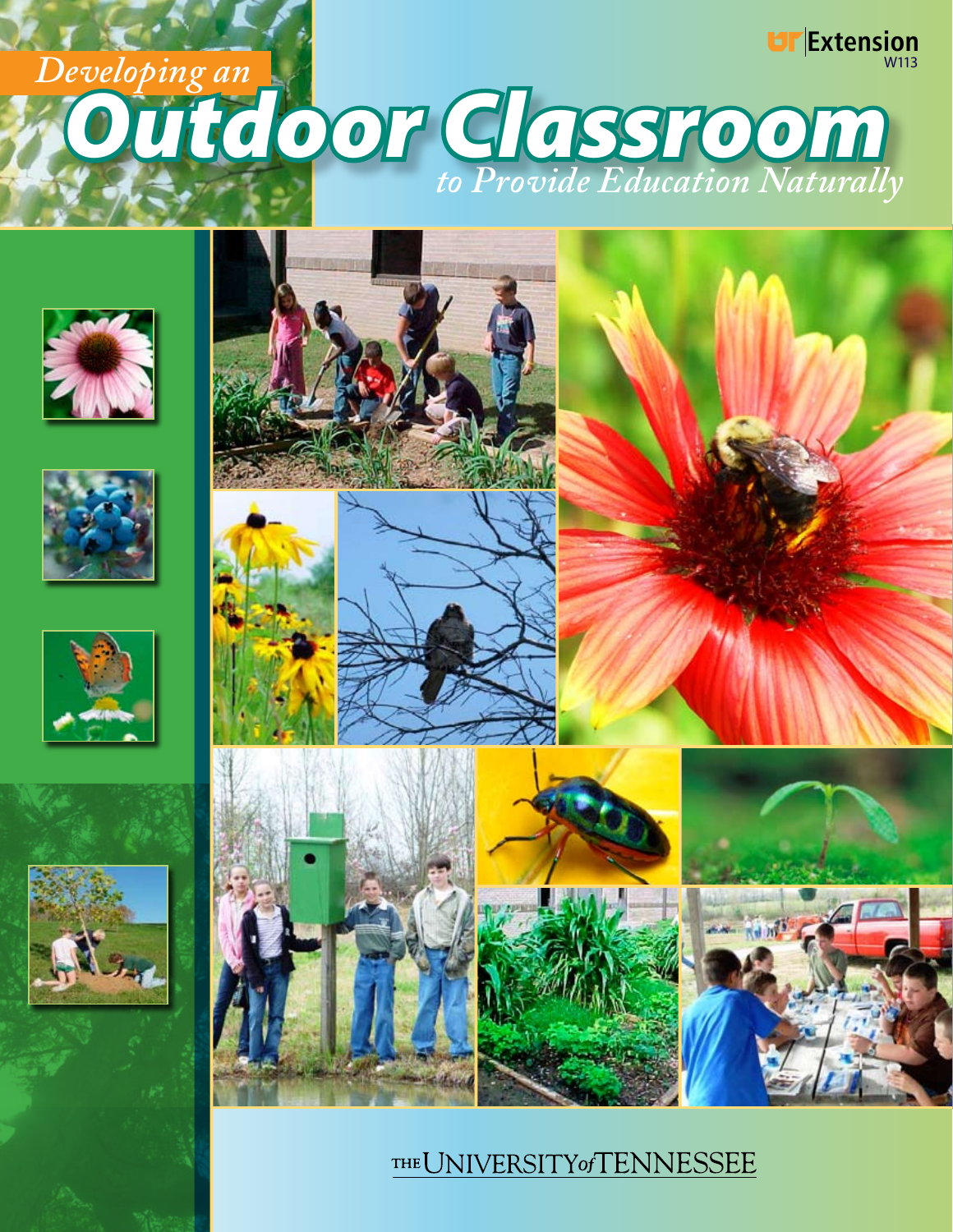*Developing an*  Outdoor Classroom *to P rovide Education Naturally*



 $C$ *reig C*. *Kimbro UT Extension Agent* 

# Contents

| <b>Introduction</b>                                            | 1  |
|----------------------------------------------------------------|----|
| Why Have an Outdoor Classroom?                                 | 2  |
| <b>Getting Started</b>                                         | 3  |
| <b>Site Selection</b>                                          | 3  |
| <b>Obtaining Funds</b>                                         | 4  |
| Maintaining the Outdoor Classroom                              | 4  |
| <b>Features and Project Ideas</b>                              | 5  |
| <b>Outdoor Classroom Resources</b>                             | 6  |
| <b>Site Enhancements</b>                                       | 6  |
| <b>Cross-Curriculum Integration</b>                            | 11 |
| <b>General Resources</b>                                       | 12 |
| <b>Websites for Teaching Plans (All Grades)</b>                | 15 |
| <b>Funding Sources and Fund-raising Ideas</b>                  | 16 |
| Addresses and Web Sites for<br><b>Outdoor Classroom Grants</b> | 16 |
| <b>Other Grant-related Web Sites</b>                           | 17 |
| <b>Supplements</b>                                             | 18 |
| Appendix A. Goals and Objectives                               | 18 |
| Appendix B. School Site Evaluation                             | 19 |
| Appendix C. Needs Assessment                                   | 21 |
| Appendix D. Task Sheet                                         | 22 |
| References                                                     | 23 |
| Acknowledgements                                               | 23 |
| <b>Photo Credits</b>                                           | 23 |

# **INTRODUCTIO**

*There are so many distractions in today 's world that some youth might never see the sun come up except by watching it on television. National sur veys say most children spend ver y little or no time obser ving or interacting in their natural environment and surroundings. Youth need assistance to understand the ecology of our natural resources. This understanding is a vital par t of environmental education.*

*One way to achieve this is through an outdoor classroom or outdoor learning facilit y.*



n outdoor classroom is an<br>outdoor educational facilit<br>that can be developed into<br>natural study grounds for<br>tors, students and anyone interested<br>ment. All subjects or curriculum can outdoor educational facility that can be developed into a natural study grounds for educa-

tors, students and anyone interested in the natural environment. All subjects or curriculum can be presented in an outdoor classroom. Outdoor classrooms also provide alternatives for all to gain a better knowledge of what natural resources are and to understand the interconnectedness of these resources. Opportunities are available in an outdoor classroom to educate youth on the importance of taking care of the environment.

An outdoor classroom provides an opportunity to experience natural and human-created characteristics of the environment in a natural setting. It is a tool that allows educators to take a hands-on approach and move their educational curriculum outdoors. Outside every school building exists a blossoming world of "natural studies" with all types of structures that can do a better job of teaching than video tapes and computers, as children often learn best by "doing." An exciting way to teach youth how plants grow and animals survive is to let them mill in the soil and catch grasshoppers in the grass. All ages can take advantage of teaching opportunities provided in the great outdoors, and an outdoor classroom can facilitate the learning process.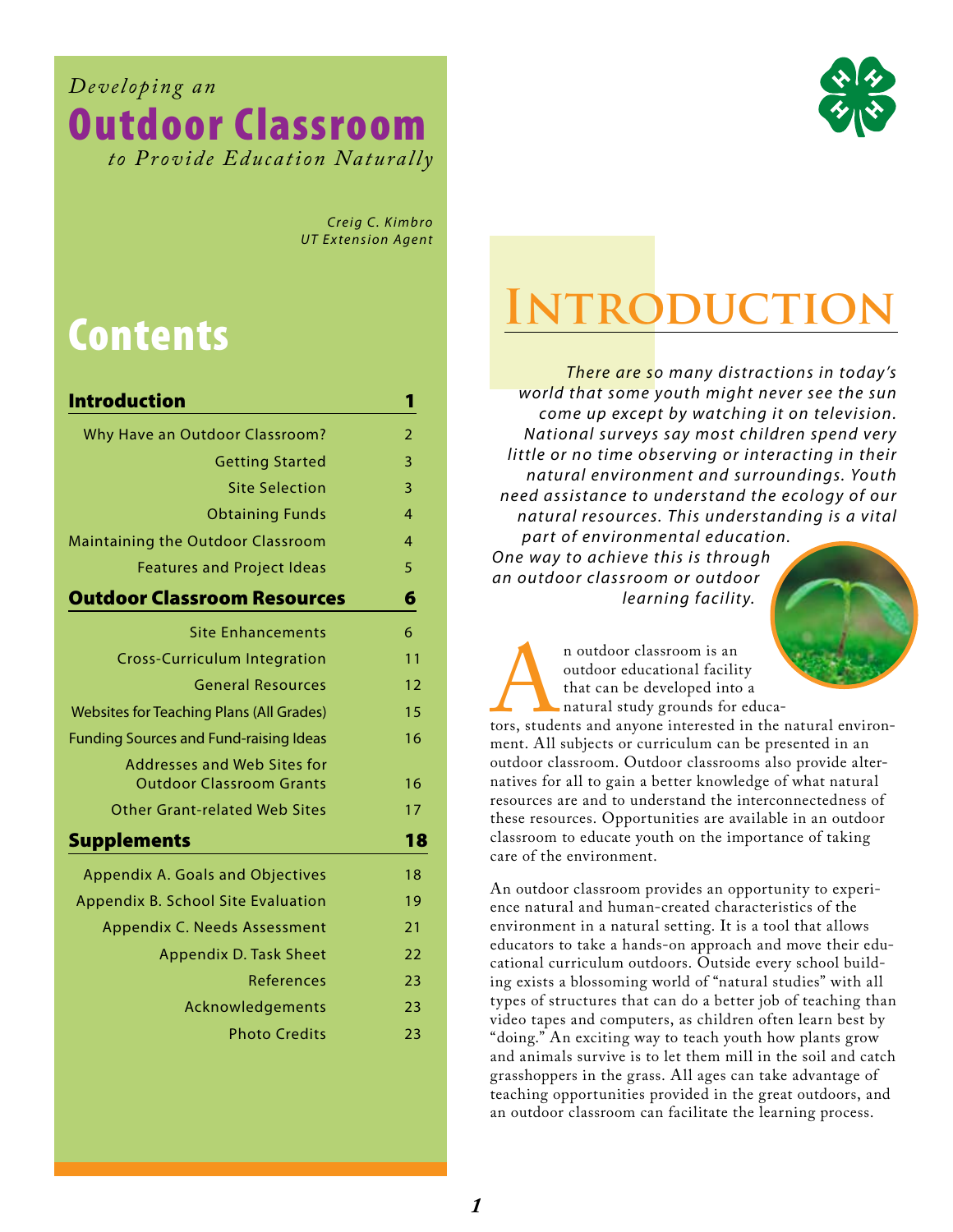*O u t d o o r c l a s s r o o m s p r o v i d e o p p o r t u n i t i e s f o r s t u d e n t s t o g a i n k n o w l e d g e a n d o b t a i n s k i l l s i n a n a t u ra l e n v i r o n m e n t . I n s t r u c t o r s ca n a l l o w s t u d e n t s t o l e a r n b y t a k i n g a h a n d s o n a p p r o a c h t o a l m o s t a n y s u b j e c t i n a n o u t d o o r s e t t i n g.*



### *Why Have an Outdoor Classroom?*

An outdoor classroom should enhance opportunities for teachers to further develop teaching skills, concepts, objectives and outcomes introduced in textbooks. The outdoor classroom can amplify this learning environment and make learning fun. The surrounding environment is a source of knowledge that is often ignored in the indoor classroom. The outdoor classroom can also provide a place for long-

term observation as students learn how their activities affect the environment. As they gain skills and knowledge about the environment, students learn to make decisions that affect the use and management of natural resources.

An outdoor classroom is not only applicable when teaching environmental education, it also can be integrated into art, English, math, physical education

and science teaching plans. Students may want to draw the landscape in its natural setting or make leaf prints. They can write a journal or article on the progress of the outdoor classroom or an essay on the environment and surroundings. An outdoor classroom is the perfect place to study slope and elevation or how to take measurements. The outdoor classroom can provide a place for physical education where students may hike, run cross country, play outside games, or study safety and first aid. Students can study natural cycles, collect soil or water samples, observe



weather patterns, explore rock and land formations, and these are just a few of the educational activities possible in an outdoor setting.

The outdoor classroom also becomes a prime area to enhance social and technical skills. It can provide hands-on opportunities, such as building trails and picnic tables,

*A n o u t d o o r c l a s s r o o m*  $can$  *offer many handso n o p p o r t u n i t i e s t o*  $en$ *hance different s k i l l s. T h e o u t d o o r c l a s s r o o m a l s o ca n b e c o m e a n i n s t a n t training facility for 4-H / F FA j u d g i n g t e a m s.*

constructing nesting/roosting boxes and designing trail markers. Students can study cultures of yesteryear and how their ancestors used natural resources. In an outdoor classroom, students notice insects, weather, plants and other details of nature more acutely than when indoors.

An outdoor classroom can become

a very valuable resource for 4-H and FFA judging teams. Almost all forms of judging activities can take place in the outdoor classroom, including soils, forestry, wildlife, and plant and seed identification. An area in the outdoor classroom can also be modified to include animal judging practices, such as cattle, horse and sheep.

Pristine woodlands or wetlands are not necessary when selecting a site for an outdoor classroom. Degraded sites that are not aesthetically pleasing make great areas for outdoor classrooms. These areas are often easy to gain access to and are perfect for improvement projects.

Creating an outdoor classroom can be fun. However, developing and keeping the classroom properly maintained requires team effort. This can be an opportunity for schools, volunteers, agencies, organizations and businesses to work together on projects that benefit the community. Knowledge, time and labor are often required to develop a quality outdoor classroom. Once the classroom is open and a good management plan is implemented, those involved will be gratified in knowing students have a "natural" place to learn, walk, play and study.

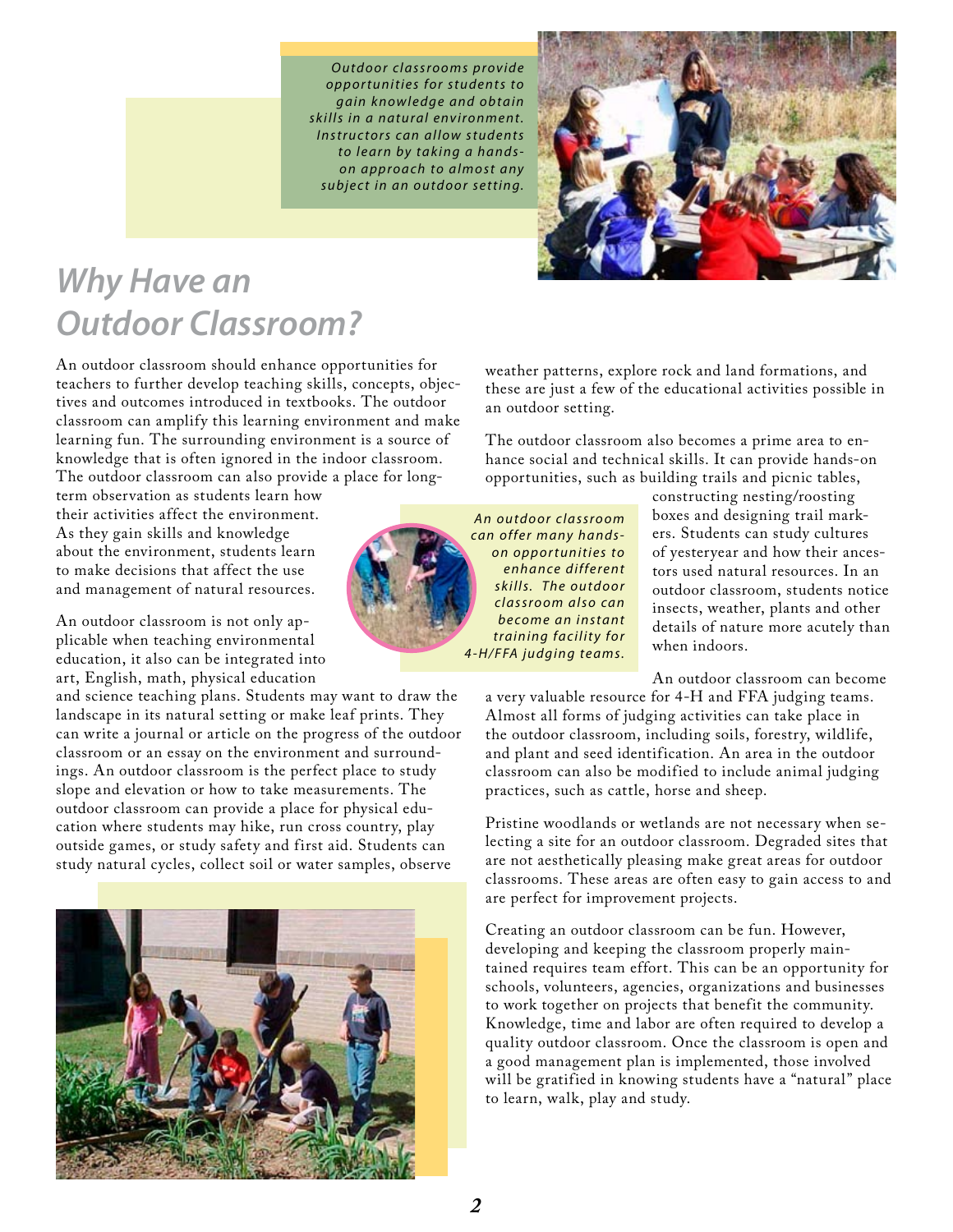### *Getting Started*

The proposed audience can be anyone working with youth and/or adults, which may include elementary, junior high or high school teachers, Extension agents, youth group leaders or other educators. The outdoor classroom should be developed to benefit any number of people of diverse age ranges.

The organization of an advisory committee will assist in the planning, development and maintenance of the outdoor classroom. The committee might include teachers, administrators, agriculture and natural resource agency personnel, students, 4-H or FFA members, community groups, master gardeners, road commissioners, county officials, maintenance staff, PTA members or anyone else who is interested.

The advisory committee should develop a plan that includes the goals and objectives for the proposed outdoor classroom. Goals should be a summary of statements that describe desired outcomes. Objectives should be a precise and measurable sequence of steps structured to accomplish the goals. An outline for determining goals and objectives is in Appendix A. The plan should be developed in phases. Often, once the first phase is completed and its success celebrated, there is motivation to start on the next phase of the plan.

Finally, county officials, including school board members, the county mayor(s)/executive and commissioners, and any city officials should be contacted. It is important for county or city officials to support and understand the benefits of an outdoor classroom. In fact, county or city officials should be selected as committee members.

> *A n o r g a n i z e d a d v i s o r y c o m m i t t e e s h o u l d b e f o r m e d t o a s s i s t i n p l a n n i n g, m a n a g i n g, and maintaining the o u t d o o r c l a s s r o o m .*



*The area selected for the site o f t h e o u t d o o r c l a s s r o o m might be in the geographic center of the county, near a s c h o o l, o r i n a c i t y / c o u n t y p a r k . T h e s i z e o f t h e o u t d o o r c l a s s r o o m ca n b e l e s s t h a n an acre to several acres.* 



## *Site Selection*

The area selected for an outdoor classroom might be in the geographic center of the county or town, in the school courtyard or near the playgrounds, or in the county or city park. Regardless, the site should be conveniently located with an easy entrance, plenty of parking and a clear exit in a "safe" area. Outdoor classrooms must be based on the available resources, landscape and special needs.

An outdoor classroom can be as small as a courtyard or several acres in size. The best place to begin the search for an outdoor classroom site is at or near a county or city school. Check with principals to see what area or areas could be designated as a proposed outdoor classroom site. The entire school ground should be taken into consideration as the site. A school site evaluation plan is in Appendix B. Ask the local Extension agent or natural resource conservationist to assist with assessment of the school site.

If it is not possible to establish the outdoor classroom at a school site, try a local park. Most parks are owned and managed by the city or county. Ask city or county officials if a designated area in the park could be used for an outdoor classroom. Begin small and use the existing landscape as a classroom activity. For example, if trees are growing in the park, ask a forester to assist identifying them with both scientific and common names. A botanist can help identify herbaceous plants. In addition, a vegetable garden could be set aside in an area that receives little traffic.

Check with county or city officials to see if there is a site for an outdoor classroom. Many counties own land for future development. A small area of the property could be used to establish the classroom. Even the most rural cities have community centers that would be an excellent place for an outdoor classroom. Civic centers in urban areas could also make an excellent site.

After a site has been chosen, develop a needs assessment to determine the requirements for further planning and development. Inventory what is already present on the proposed site. An example of a needs assessment outline is in Appendix C. A task sheet table that might be helpful while planning further development is in Appendix D.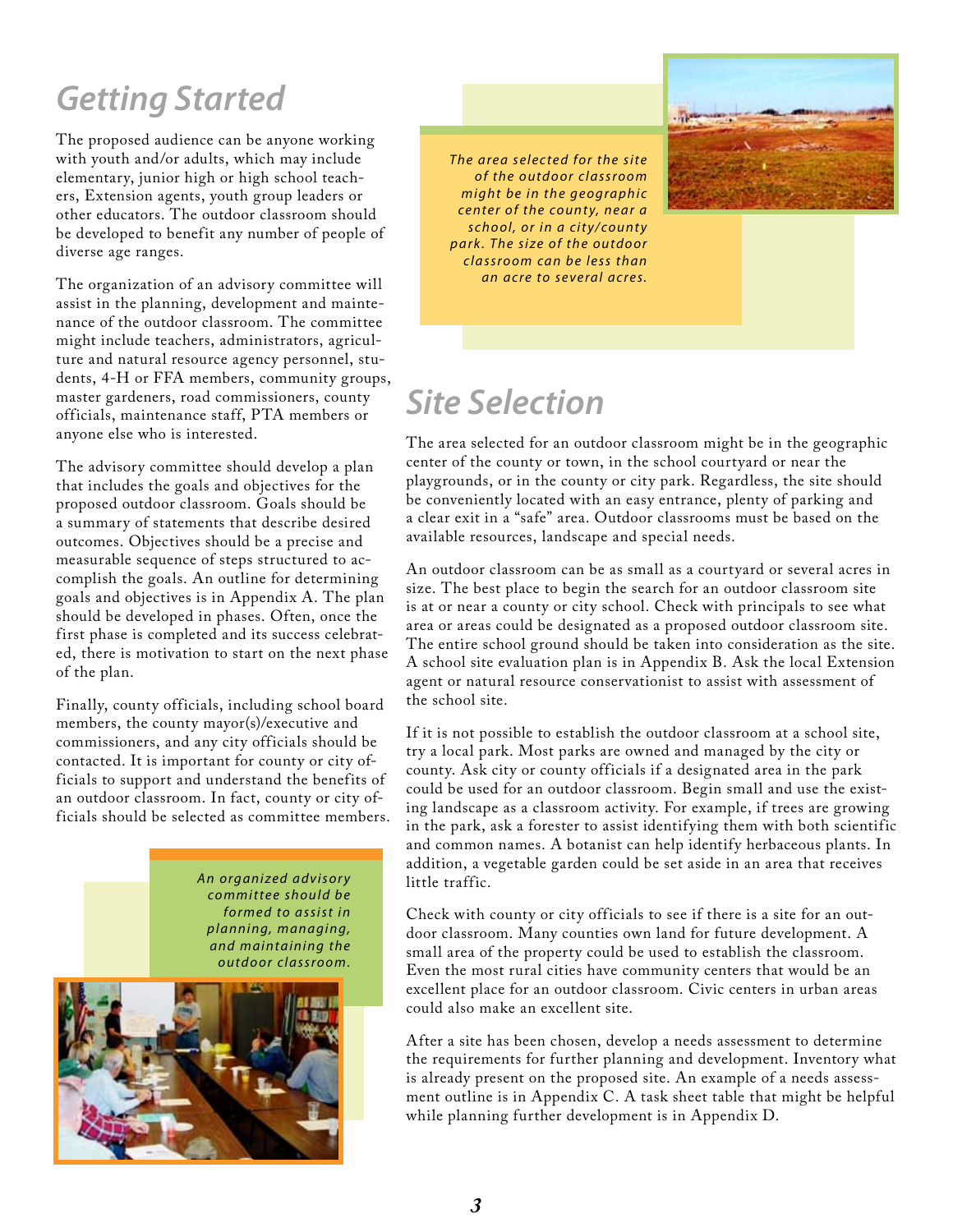## *Obtaining Funds*

 Funding is often a limiting factor in the success of an outdoor classroom. Make a list of the items needed. The items should be essential to the outdoor classroom and based on the overall development plan. After the list is completed, check with area businesses and organizations for materials they might want to donate. It is helpful to write a proposal outlining the budget, project schedule and final vision so the donor can visualize the end product.

Once the proposal is developed, begin searching for funds. It is important when asking for funds or materials to ask for exactly what is needed and clearly explain how it will benefit the community. Try not to ask one person or entity for all materials or funds. Instead, contact as many sources as possible. Make a personal visit to the person or business as a possible funding source and invite a young person involved in the project to assist. If applicable, you might also mention funds are needed as a match for certain grants or other funding. Sometimes businesses will donate materials and loan equipment before they will provide funds. Consider local clubs, such as garden clubs, 4-H or FFA to donate members' time. For a list of possible funding sources, see Appendix E. Donors and sponsors should be recognized with a sign in the outdoor classroom, a letter of appreciation, a newspaper article and personal contact.

Many grants are available for environmental education and outdoor educational facilities. Corporations, federal and state agencies, and organizations offer a variety of grants that might fit the needs of the proposed outdoor classroom curriculum. Appendix F provides addresses for granting agencies that deal with outdoor facilities and environmental education. The Internet also can be used to find potential grant sources. Appendix G lists Web sites for outdoor classroom grants. Local or state libraries also provide information on grant sources.

When all else fails, don't rule out planned, organized fund-raiser activities. Many opportunities, like running a concession stand at the fair, or ball games, bake sales, plant sales, fruit sales or a fish fry on Saturday night, will help. There are many other possibilities. A motivator is needed to get these fund drives organized and accomplished. A subcommittee may be identified to focus strictly on acquiring resources and funding.

## *Maintaining the Outdoor Classroom*

The first and foremost goal should be keeping the outdoor classroom safe and maintained. Make sure when constructing each feature that consideration is given to all safety factors. Keeping the outdoor classroom simple and constructing all features with durable materials will help keep maintenance at a minimum.

Many times a properly maintained outdoor classroom facility will inspire more visitors. The area doesn't have to be spotless. In fact, to perpetuate a natural setting, it may be necessary to let the grass grow (so to speak). It is usually a good idea to solicit at least three committee members to be in charge of maintenance. A monthly maintenance schedule should be generated so everything gets proper attention, including feeding and cleaning bird feeders and baths, cleaning bird houses and checking their condition, pruning trees and planting flowers and food plots. Trees, flowers and garden plots may need watering in dry weather. All trails will need to be maintained by adding new chips or gravel and weeding or spraying weeds. Signs and/or identification markers may need to be replaced or redone. During heavy usage periods, trash will need to be picked up weekly at a minimum. The maintenance practices may vary, depending on the size and type of outdoor classroom facility. Remember, there is always something to do when maintaining an outdoor classroom.

*Maintaining the outdoor classroom might be the most important goal to insure a safe and pleasing facility. It is very important that at least a monthly maintenance plan be established.* 

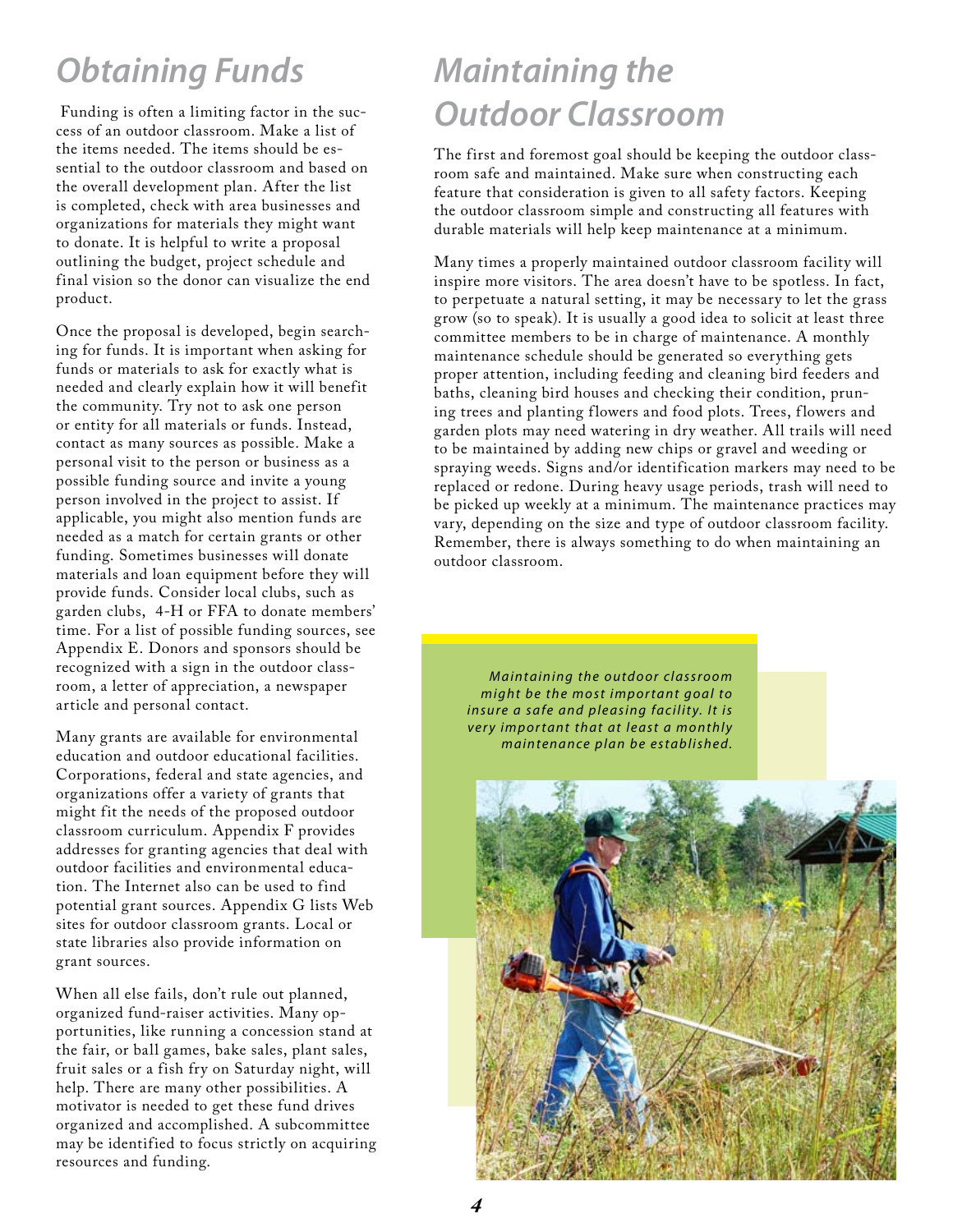

*A n o u t d o o r c l a s s r o o m i s an on-going project. All f e a t u r e s a n d p r o j e c t i d e a s i n t h e o u t d o o r c l a s s r o o m s h o u l d b e d e v e l o p e d w i t h t h e l a n d s ca p e a n d l e a r n i n g <i>objective* in mind.

### *Features and Project Ideas*

As mentioned previously, the outdoor classroom may vary in size, depending on the area available for development. The project sites and features should be allocated in coordination with the



school grounds and the area set aside for the classroom. All features should be developed in consideration with the available landscape. Try to design each feature to accomplish identified learning objectives and goals. Take advantage of features already available in the proposed outdoor classroom site. Ask the county Extension agent or conservationist for assistance on planning featured sites.

Developing outdoor classrooms does not happen overnight. Begin with the features needed most, and then work towards other planned sites as the outdoor classroom grows. Planning for each featured site and project idea will take time, but the result can be extraordinary. As the outdoor classroom enters another season, nature will take its course and changes will occur. The committee may decide to adapt to the changes or include new features and ideas. Whatever changes occur, all features of the outdoor classroom can provide continued opportunities for the whole community. Listed below are some examples of features that might be included.

### **Features & Project Ideas**

**Agricultural crops Amphitheater Animal tracks plots Arboretum Archaeological area Berry-producing shrubs Bird blind Bird feeder and baths Bulbs, corms and tubers Butterfly garden Compost pile Creek or stream Elevated walkway or bridge Erosion control demonstration area Existing timber stand Garden plot Geological site or rock pile Groundwater monitoring hole Historical area Horticultural demonstration area Insect traps Marsh or wetland Native grasses and wildflowers Nesting/roosting boxes Orchard/vineyard Outdoor seating area Permanent water source Pioneer garden Pond Restroom facilities Shelter Soil profile area Storage buildings Sundial Time capsule Trails Trees and woodlands Water resources Wildlife brush piles Wildlife food plots**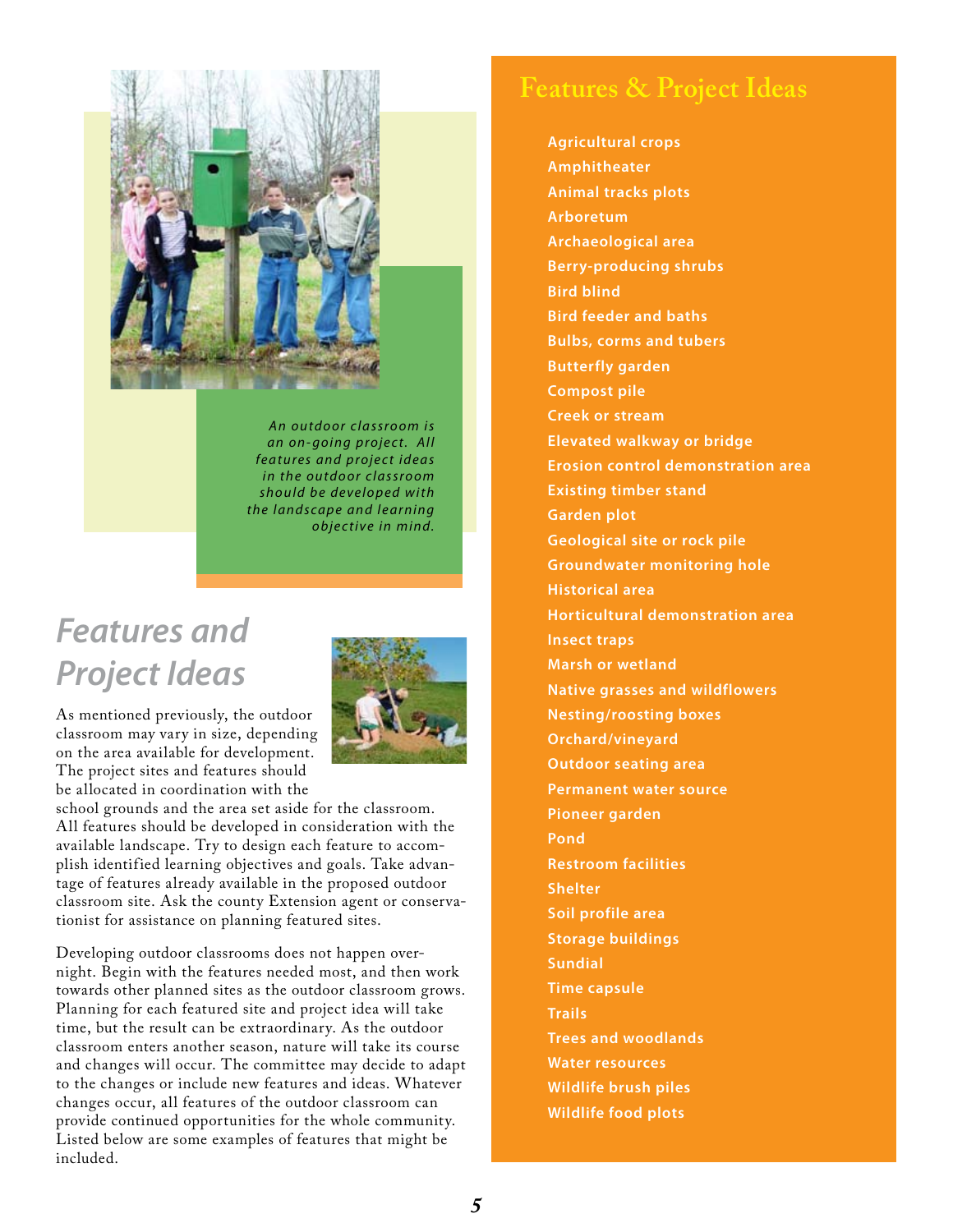# **Outdoor Classroom Resources**

### *Site Enhancements*

*Agricultural Crops Plot* – A crops plot can be a small field or plot of corn, soybeans, tobacco, wheat or hay crops. In this plot, various farm practices could be demonstrated, such as contour farming, conservation tillage versus conventional tillage, and crop rotation. An area farmer might assist with planting seed and harvest. The plot will allow students to look at the importance of conservation farming and understand the dynamics of their food supply.

*A s m a l l a r e a i n t h e o u t d o o r c l a s s r o o m ca n b e d e s i g n a t e d a s a n a g r i c u l t u ra l c r o p s p l o t . Yo u t h ca n a s s i s t i n planting corn, tobacco, or other row c r o p s a n d g a i n m o r e k n o w l e d g e o f*  $a$  *g riculture.* 



*Amphitheater* – An amphitheater is basically an outdoor theater, usually oval or circular, set aside in the outdoor classroom with seats facing an outdoor stage or raised area. The area can be used as the gathering place or teaching area.

*Animal Tracks Plot* – An area of sand or mud can be designated for an animal tracking plot. The plot can be as small as 4 feet by 4 feet and marked for animal tracks. Areas along pond banks and stream edges can be used to view animal tracks. Table scraps, cracked corn and other baits could be placed in the tracking plot to entice animals to "step" in. Remember that protein foods will attract rodents.

*Arboretum* – An arboretum is an area of woods where different trees are established or planted. The area can be mowed with maintained walking trails throughout the arboretum or allowed to grow up into various successional stages. Each tree in the area should be marked with its common and scientific name, uses and characteristics.

*Archaeological Area* – An area set aside for students to learn about archaeological digging, tools and techniques is fun and exciting. Inside the archaeological digging area, students may search and uncover historical artifacts or substitutions for "real" ones made. The artifacts can be purchased. The site also could be used as an area to study soils and history.

*Berry-Producing Shrubs* – Berry-producing shrubs provide a wonderful display of color through foliage, flow-

ers and fruit. Producers such as blueberry, flowering dogwood and crabapple help attract many different types of wildlife into the outdoor facility. Normally they grow quickly and can help slow soil erosion.

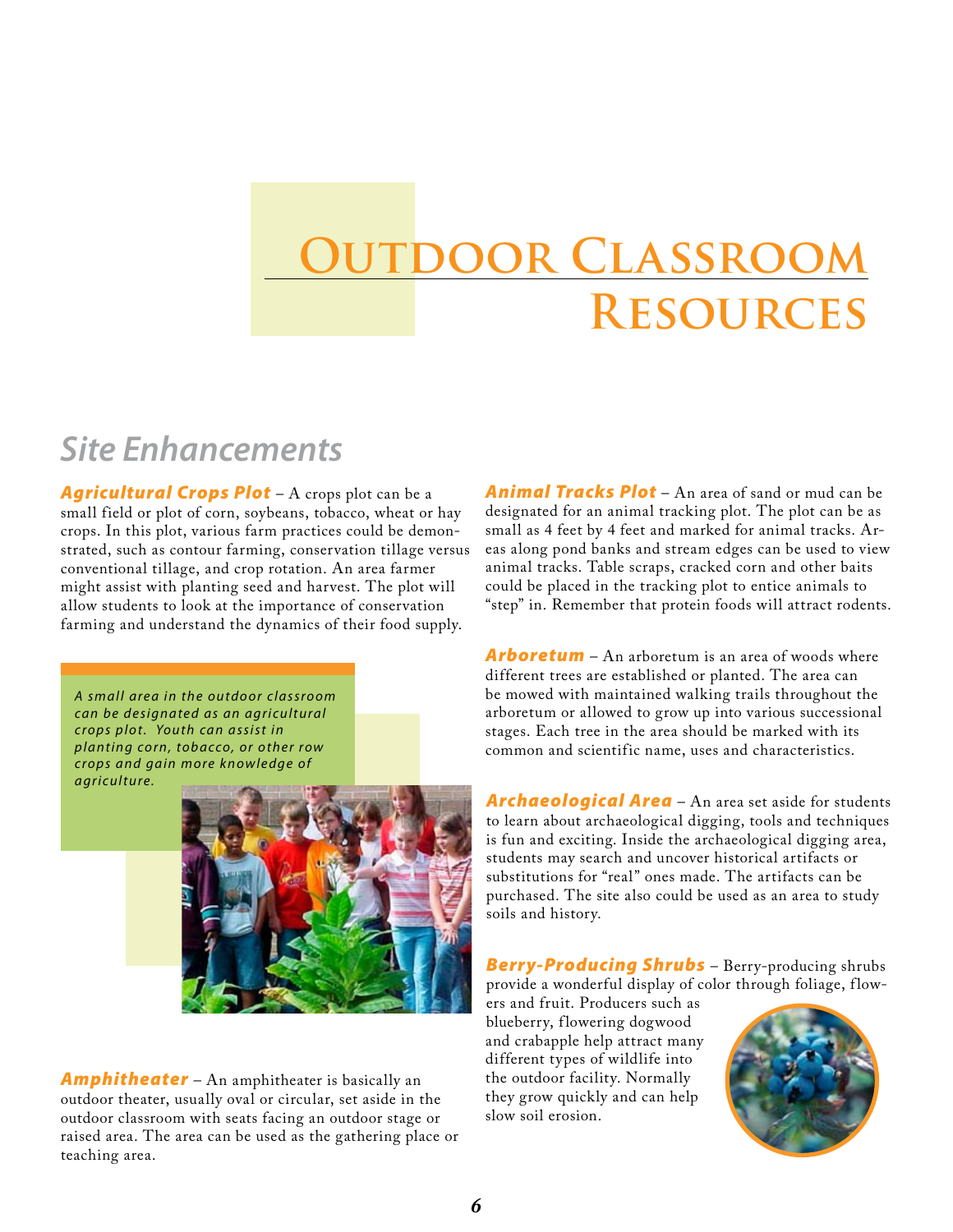*Bird Blind* – A bird blind is simply a boxed frame made of wood or metal with wire woven around it. Branches with leaves and other natural vegetation are then laced across the wire to provide a sense of camouflage. The blind is placed

near feeders or at the edge of brushy areas with a hole or viewing area left clear. Bird noises can be mimicked through human calls or audiotapes.



#### *Bird Feeders and Baths* – Bird

feeders and baths provide excellent food

and water sources for many different species of birds. Providing the proper type of feeder with the right type of food can attract mourning doves, woodpeckers, chickadees, blue jays, finches, sparrows and cardinals. Of course, during the summer months it is important that at least one birdbath be available in an outdoor facility. Under dry conditions, birdbaths can attract more birds than any feeder.

*Bulbs, Corms, and Tubers* – Fall is the time to plant bulbs, corms and tubers. The result will be a well-developed display of colorful flowers. The bulbs and tubers can be planted in a flowerbed or along trails, walkways, signs and entrances. Students may also use bulbs, corms and tu-



bers to gain experience and knowledge about landscape maintenance.

*Butterfly Garden* – To have a

productive butterfly garden, attract these peaceful vibrant insects with colorful, attractive flowers. Plant species like butterfly weed, daylilies, goldenrod, lilac and

purple coneflower in the garden. Another option might be to purchase or build a butterfly house. The enhancement will be a great place for students to collect and study butterflies and moths.



*Compost Pile* – All outdoor classrooms with a vegetable garden or horticultural plot

should consider adding a compost pile. A compost bin can be constructed or purchased relatively inexpensively. Grass clippings, leaves, table scraps and other debris placed in the bins can turn into some very rich topsoil in a short period of time. Once again, remember that protein foods attract rodents.

**Creek or Stream** – Streams and creeks provide an excellent place for students to observe aquatic plants and animals. They also provide a great opportunity to perform dissolved oxygen, pH, temperature and types of water quality tests. Streams also add a water source and possible food source for wildlife.

*Elevated Walkway or Bridge* – Elevated walkways and bridges allow a person to get above nature and look into ecosystems, such as streams and grasslands, without disturbing the habitat. Bridges over streams are very useful for getting water samples and exploring aquatic organisms. The walkway or bridge can be constructed very easily with driven poles and boards.

#### *Erosion Control Demonstration Area* – Select

a site in the outdoor classroom to set up an erosion control area and demonstrate how erosion affects the soil. Select an area with approximately 5 percent slope and about 15 feet wide. Scrape out or rip all existing grass and vegetation in this area until bare ground is exposed. Next, split the section of ground into three equal parts. The first section should be left alone, the second section should be covered with large stone or rip rap and the last section should be sewn in rye grass or a similar plant. A collection container should then be placed at the downhill section of the demonstration and used to collect and measure the amount of sediment from each section after a rainfall or planned flood.

**Existing Timber Stand** – A pre-existing woodlot inside the outdoor classroom can be used for studying modern forestry practices, tree identification, species diversity, wildlife and watershed management. Most existing timber stands may need to be thinned out or improved. Talk to the local or area forester about timber stand improvements.

*Garden Plot* – Everyone should experience planting and managing a garden at some point in his or her life. The garden plot can be as small or as large as desired. Remember that many young people are not in school during critical growing seasons and even harvest time. When planting a garden, consider planting fruits and vegetables that do not require constant care and that can be harvested and enjoyed during the school year, such as cool-season fruits and vegetables.





*A g a r d e n p l o t ca n a s s i s t y o u t h g a i n m a n y s k i l l s s u c h a s d e c i s i o n m a k i n g, r e s p o n s i b i l i t y, a n d m a k i n g h e a l t h y l i f e s t y l e c h o i c e s. A g a r d e n p l o t can be very small to large in size d e p e n d i n g o n a va i l a b l e s p a c e i n t h e o u t d o o r c l a s s r o o m .*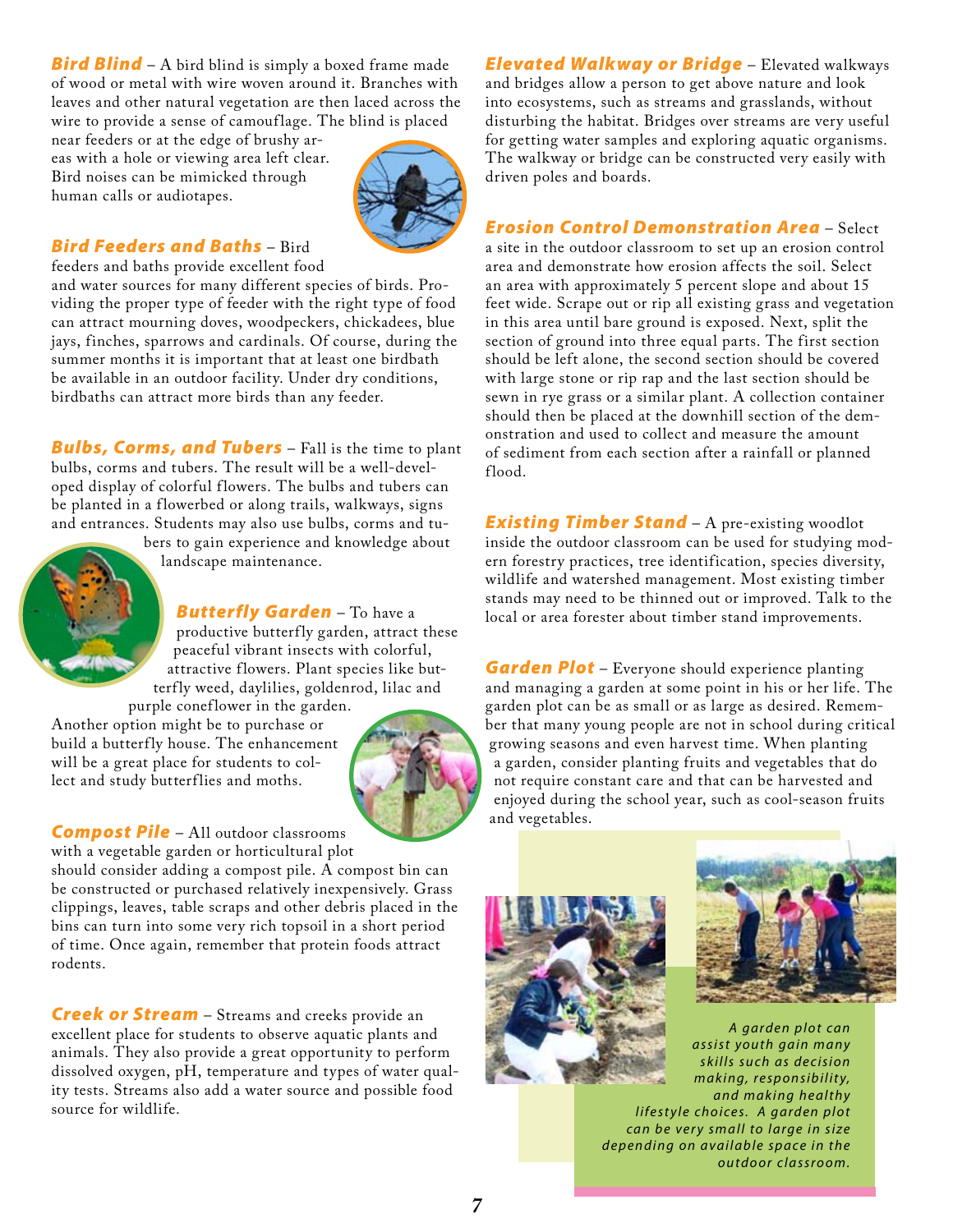*Native grasses and wildflower plots are just a few of many features/ p r o j e c t i d e a s t h a t ca n b e a d d e d t o t h e o u t d o o r c l a s s r o o m . T h e s e n a t i v e plants not only become a great project for youth, they also add lots of color to the outdoor classroom and are b e n e f i c i a l t o w i l d l i f e.*



*Geological Site or Rock Pile* –Cementing a variety of different rocks together can form a rock wall. Rocks can also be piled up in an area of the outdoor classroom to provide a great place to study geology.

*Groundwater Monitoring Hole* – If

constructed properly, this feature can be an excellent way for students to observe how the water table fluctuates. Students may also be able to look at the difference in the movement of ground water in different soil types that might be available in the outdoor facility. To construct a monitoring hole, first dig a hole 4 to 5 feet deep with an auger or post hole digger. Then cut a piece of PVC pipe 1 foot longer than the hole and drill several holes throughout the entire pipe. Place the pipe in the hole and pack dirt around it to secure it in place. The pipe should be covered when not in use.

*Historical Area* – The historical area could pertain to anything related to history. One area in the outdoor classroom might display historical relics from the Civil War, old farming equipment or state themes. Another section could recognize former presidents with a marker or favorite tree. An area outlined like the state with state plants and geographic markers is especially impressive.

*Horticultural Demonstration Area* – This area can be a squared plot with many types of grasses, turf, ground cover, herbs, nursery plants and ornamentals, or flowers. The horticultural area could also be used to show the differences in pesticide use for weeds, insects or diseases.

*Insect Traps* – Students could have an educational experience in entomology through the study of different types of insect traps. The traps may be constructed by the students

or purchased. Each trap may vary in design, size, whether it uses an attractant or not, and depending on the type of insects sought.

*Marsh or Wetland* – A marsh or wetland area can easily be developed in a manner similar to digging a pond. A marshy area should not be deeper than 3 feet throughout the surface area of the pond, thus helping to promote aquatic plants and many amphibians and insects. The potential outdoor classroom site may already contain a marsh or wetland area. In this case, aquatic life is more than likely present. It's important to protect edge habitat in these areas through construction of a dock or observation and sampling site.

*Native Grasses and Wildflower Plot(s)* – The

addition of native grasses and wildflowers may add to the effects of the outdoor classroom area. Research the local area to see what grasses and wildflowers are native and how the plants or seeds can be obtained. Many seed companies will donate seeds at the end of the season. The seeds can be kept and planted the next season, even though they might have a decreased germination rate. Native grasses are oftentimes readily available in the seed bank and may only require a controlled burn or tillage of the soil to get them started. Native grasses and wildflowers are attractive at the entrance of the classroom, near signs or along trails and walkways. These native grasses and wildflowers are also very beneficial to wildlife.



*A t u r f g ra s s p l o t i n t h e o u t d o o r c l a s s r o o m a l l o w s s t u d e n t s to explore horticulture. The h o r t i c u l t u ra l p l o t s ca n b e v e r y s m a l l or up to an acre or more depending o n h o w m u c h s p a c e a n d t i m e f o r maintenance is available.*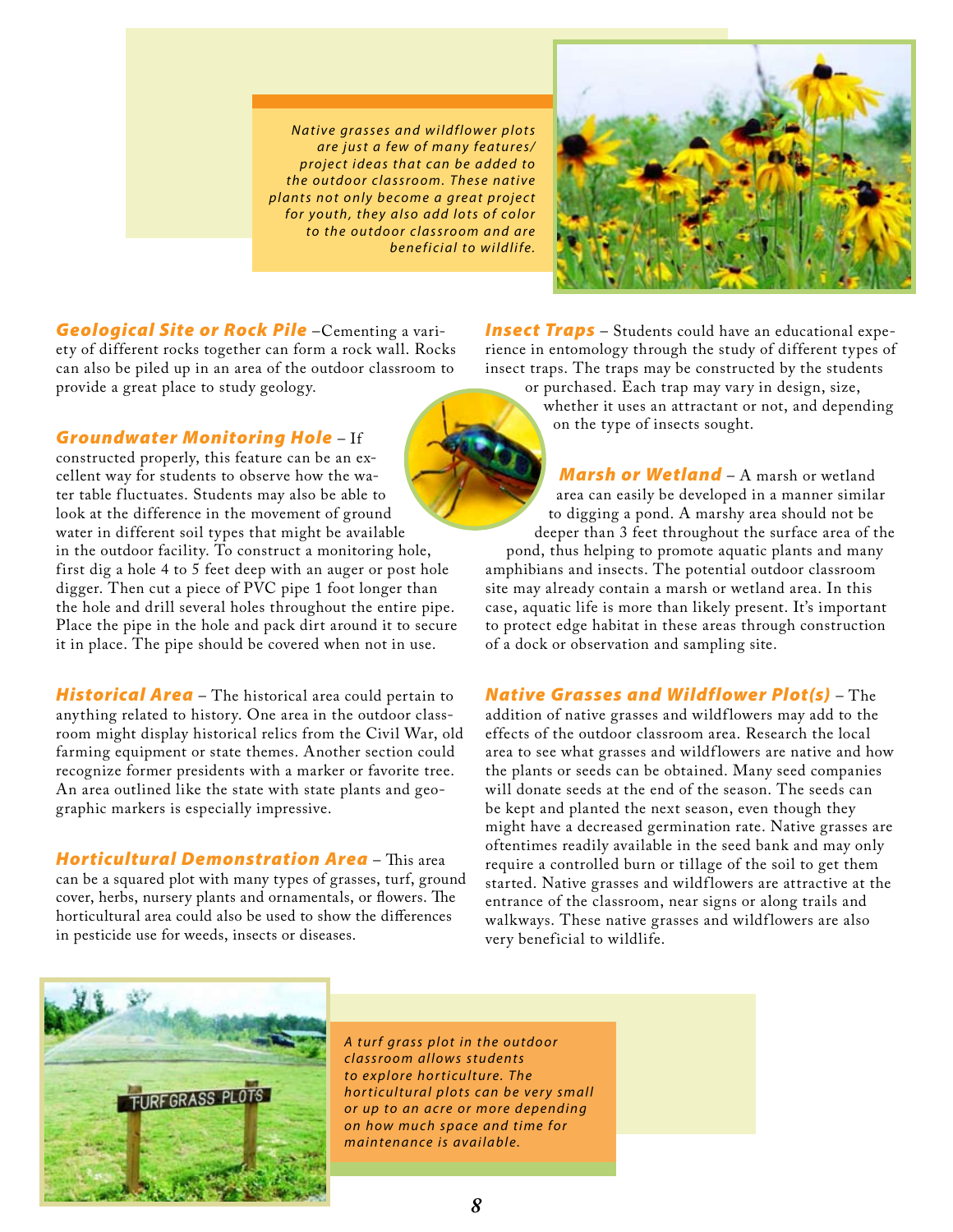*Nesting/Roosting Boxes* – Properly designed and placed nesting boxes can be added to the outdoor facility to attract different types of wildlife. The boxes can be designed for songbirds, wood ducks, bats, owls, squirrels and other small mammals. The boxes can be easily designed with standard woodworking tools or purchased at retail stores. A technology/vocational class could also construct them as a class assignment.

*Orchard/Vineyard* – If the climate allows, find an open area in the facility to develop an orchard. Young people can learn how farmers raise apples, peaches, pears, grapes, brambles and other small fruits. Let students participate in the design of the orchard/vineyard. Allow them an active part in the planting, maintenance and harvest of the fruit to get the full benefit of the growing and harvesting cycle.

**Outdoor Seating Area** - Ample seating areas in the outdoor classroom are very important. The seats can be as simple as a 5-foot 2" x 6" on two 4" x 4" treated posts at various locations along the trail. Arranging some picnic tables under a shelter so that students can have a place to meet, write or observe would be a positive addition.

*Permanent Water Source* – A permanent water source will be an important necessity for the outdoor classroom. With the vast amount of plant life, keeping them watered during the dry months will be crucial to their survival. A pond or a water hose from the local school or community building is a possible water source.



*Pioneer Garden* – Planting gourds, corn, squash, herbs and grain will take the students back to the time of early settlers. The plants can be used to make tools and utensils that Native Americans and early settlers used.

**Pond** – Constructing a pond will be a great opportunity to teach water quality and pond volume as well as study fisheries management and aquatic plants. The pond should be constructed deep enough to manage a small fishery. On a smaller scale, a great option would be to construct a mini pond approximately 4 feet deep and 5 to 6 feet across the surface. The mini pond can be used for similar purposes and educational opportunities. The mini pond will also attract many amphibians and aquatic plants that create extraordinary learning experiences. If the pond is located on a school or community site, it is important to check on liability issues.



*A c o v e r e d p a v i l i o n o r s h e l t e r s h o u l d b e c o n s i d e r e d f o r a n o u t d o o r c l a s s r o o m t h a t i s not near a school. The shelter can provide a p l a c e f o r s t u d e n t s t o e s ca p e w e a t h e r a s w e l l a s an area to sit and study or eat.* 

*Restroom Facilities* – Probably one of the more expensive features that might be added to the outdoor classroom, but a great investment, is a restroom facility. The facility might dictate the amount of visitation the outdoor classroom receives. Check with the local health department to see if a dry pit latrine is acceptable. Remember that the facility needs to be as maintenance free as possible and something that could sustain winter weather conditions.

*Shelter* –The shelter should be large enough to accommodate at least 25-35 students and strong enough to withstand bad weather. A shelter may not be necessary if the outdoor classroom is near the school or other indoor facility. If possible, to minimize the cost, try to take advantage of any standing structure available.



*A s m a l l p o n d c o n s t r u c t e d i n t h e o u t d o o r c l a s s r o o m ca n a s s i s t y o u t h i n g a i n i n g m o r e k n o w l e d g e a n d s k i l l s i n a q u a c u l t u r e. T h e p o n d a l s o p r o v i d e s a wa t e r i n g h o l e f o r w i l d l i f e a s w e l l a s h a b i t a t f o r r e p t i l e s a n d a m p h i b i a n s.*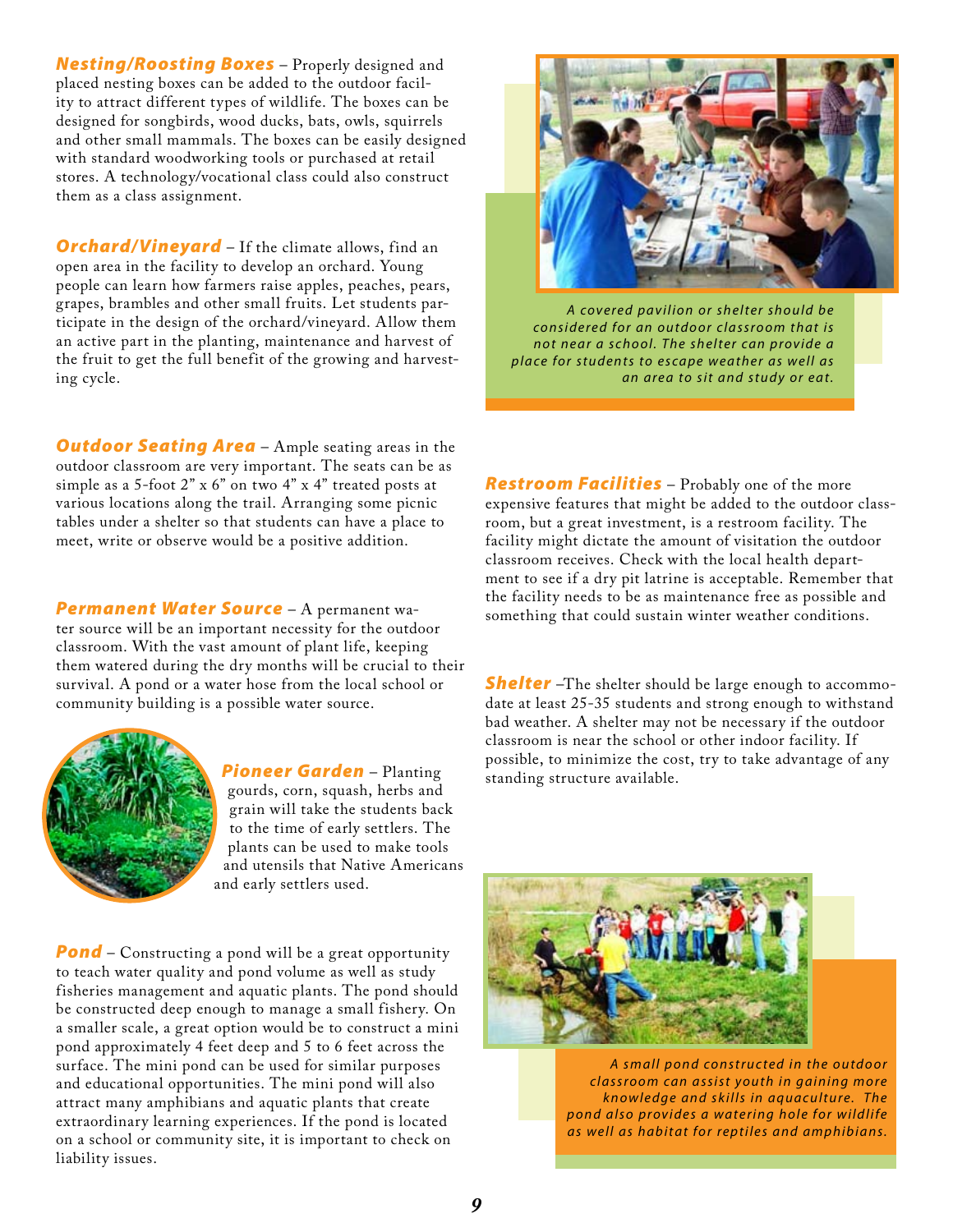

*Trails are one of the most i m p o r t a n t f e a t u r e s i n a n o u t d o o r c l a s s r o o m . Tra i l s c r e a t e e s t a b l i s h e d, d e s i g n a t e d a r e a s f o r s a f e wa l k i n g a s w e l l a s m a i n t a i n the focal point for all f e a t u r e s a n d p r o j e c t s o f t h e o u t d o o r c l a s s r o o m . M u c h t i m e a n d c o n s i d e ra t i o n s h o u l d b e t a ke n w h e n e s t a b l i s h i n g t ra i l s.*

**Soil Profile Area** – An area set aside to study soils is very important. A soil pit labeled with the different soil profiles does the best job of explaining the different soil types, textures and profiles, but it might also hold water and be a hazard if not covered properly. A stream bank or bank cross-section can be used to accomplish the same goal. A core sample, if done properly, is also useful.

**Storage Buildings** – To keep the outdoor facility properly maintained, it may be convenient to have tools on-site. Although a storage building may not be a necessity, it is better than letting the tools be stolen or rust, and may also save time.

**Time Capsule** – A time capsule can be a grand opportunity to record history and might be a fun venture for students. Current environmental and natural resource issues, news articles or photographs could be buried in a designated area in the outdoor classroom using a water- or rust-proof container placed in a secure area.

*Trails* – Trails may be the most important feature of the outdoor facility. Consider establishing the trails and then planning the rest of the features around them. Spend time on the layout and design so the trail remains safe, easy to maintain and compatible with important features of the outdoor classroom. When establishing the trail, land terrain may also be an important factor. Give consideration to the prevention of erosion, the placement of culverts and the type of top soil layer to provide for walking. Consult the local Extension agent or soil conservationist for further assistance.

*Trees and Woodlands* – Establishing a tree or woodland plot is a perfect opportunity for forestry management education. If possible, use an existing woodlot and make additions to it. If the woodlot is not available, get the stu-

dents involved in measuring, marking and identifying the tree plot. Site selection is very important. Planting a black willow in upland terrain or a flowering dogwood in shallow soils would not be a good choice. Ask a state or local forester to assist with the project.

*Weather Station* – A weather station can be as large or as small as funds allow. The same concepts can be viewed regardless of the size. Weather patterns and trends, temperature, precipitation and wind speeds can be observed over time and recorded on a computer. All weather-observing equipment must be stored in a secure area to prevent theft or vandalism..

*Wildlife Brushpiles* – Brushpiles can be established very easily at the beginning of any outdoor project. If developing the outdoor classroom from scratch, simply ask the dozer operator to place fallen trees in areas compatible with the development plan. These brushpiles also can be established with old Christmas trees or dead, fallen trees. Brushpiles help attract many different types of wildlife and provide hiding, nesting and resting cover for many birds, reptiles and small mammals.

*Wildlife Food Plots* – Food plots can provide an extra food and cover source for wildlife. A wide variety of plants can be used in food plots including millet, corn, wheat, sorghum, milo, sunflowers, rye, clovers, oats and soybeans. Most food plots are two acres or less. Plots are often ar-

ranged in a long, narrow fashion. Plots may be placed close to edges, fencerows or near water. Proper fertilization and liming are required for wildlife food plots to be successful. Contact the local Extension agent for assistance with soil samples and other wildlife food plot establishment recommendations.

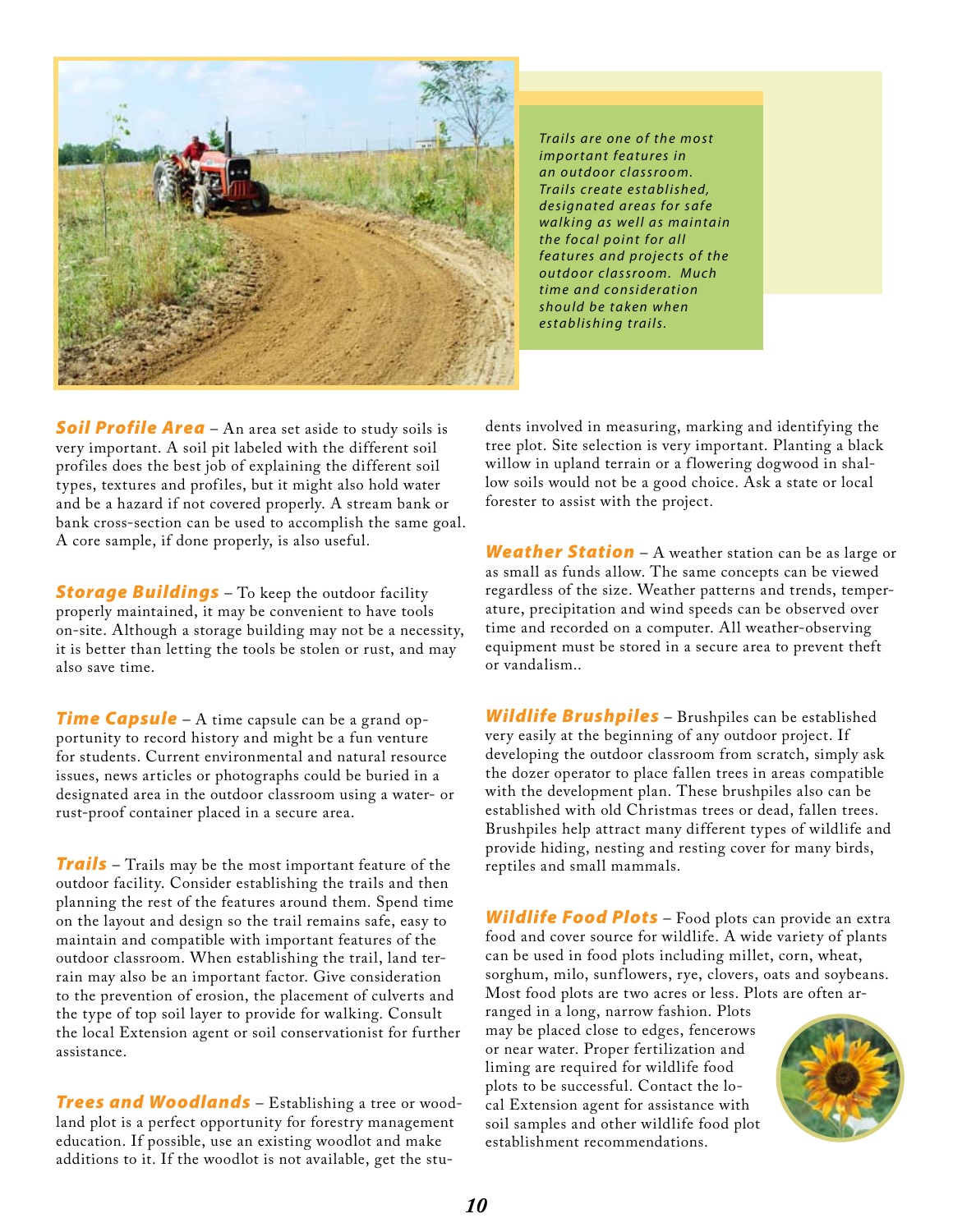### *Cross-Curriculum Integration*

Art: Students could make pencil sketches of natural landscapes or animals, design markers and signs, and create promotional material. Other possibilities include using leaves, flowers or bark as textural features or for decorations along with other natural findings.



**English:** The outdoor facility can provide a great opportunity for students to keep a journal on the developmental progress of the outdoor classroom. Students may also want to sit in the natural area and write poems or essays about their surroundings. Writing news articles on the outdoor classroom's success would be an excellent opportunity to practice journalism. A monthly newsletter might also be developed.

**History:** The outdoor classroom can be used to study methods of how early settlers and Native Americans used natural resources to make artifacts, grow food, make clothes and live off the land. Students may also look at the history of the outdoor classroom site to see how it has changed over time. Students may document the outdoor classroom's appearance at present for other students to ob-

serve changes at a later date. The outdoor facility

could also be used to study other cultures.

#### *Family and Consumer Sciences:*

Students could learn how to grow a vegetable or flower garden and the economic benefits of doing so. Outdoor cookery or food preservation could be practiced, as well as the

study of edible natural plants. The students may even want to help plant some of the shrubs and trees. Natural items could be used as decorative features of the home or classroom.

*Health/Safety:* Students could locate poisonous plants in the outdoor classroom, identify them and study potential human health effects. Students could practice first aid by simulating outdoor scenarios. Students may also want to search the outdoor classroom for potentially unsafe areas and describe what should be done to correct the problem. Natural remedies might also be planted and discussed.

*Life Skills:* As young students face the challenges of becoming teenagers and young adults, they need certain skills to prepare them for future situations. The outdoor classroom is filled with opportunities that can help young people gain skills and knowledge in citizenship, ethical decision-making, leadership, teamwork, responsibility, achieving goals, building relationships, communication and self-esteem. Knowledge and skills in these areas may be attained through hands-on projects, learning by doing, making positive contributions to society and by participating or leading organized outdoor activities in the outdoor classroom.

*Mathematics:* The outdoor classroom is a prime area to study mathematics, especially in the developmental stages. Math students may assist in calculating featured plots, determining the size of the developed area or measuring slope and elevation. Students could also measure tree heights and diameters, weigh large outdoor objects and tabulate

volumes. They can also learn to use a map and a compass. Measuring, cutting and constructing habitat boxes and feeders are also direct applications of math concepts.

*Music:* Music students could study how different cultures use nature as a part of their music. Students may consider making instruments from items they find in the outdoor classroom. Students could study other musicians who use nature as their inspiration, and possibly use the outdoor classroom in preparing their own music.

**Physical Education:** Outdoor classrooms provide prime opportunities for PE students. Activities such as hiking, running cross country, exercising and playing outdoor games can be included in the class curriculum. Students may also create games from objects they find in the outdoor facility and many of the activities can be combined with other subjects. Measure the walking trails and post distances so that "walkers" can set and achieve goals for regular exercise.

**Science:** The outdoor classroom is a "natural" science lab. Science students can conduct experiments that should only be attempted outside. Students could study aquatics, soils, animals, air, weather and plants and how living organisms interact with each other, as well as biology, chemistry, ecol-



ogy or geology. Natural communities and ecosystems found in the outdoor facility can also be observed.

*Technology:* An outdoor classroom is an excellent facility for students to learn more about the use of different technologies. Students can take digital cameras into the outdoor classroom and capture images of insects, flowers, snakes, animals and other natural scenes. The images can be used to design Web pages or presentations about the outdoor

classroom. Students may learn new concepts of Global Positioning Systems and Geographical Information Systems.

*Vocational Agriculture:* Vocational agricultural students will have plenty of objectives in their curriculum that will include and involve the outdoor classroom facilities. For instance, students can study pond management, forestry management or participate in land judging. Other areas to consider include designing trails; participating in building shelters, bird feeders and picnic tables; or growing the flowers and plants needed for the facility.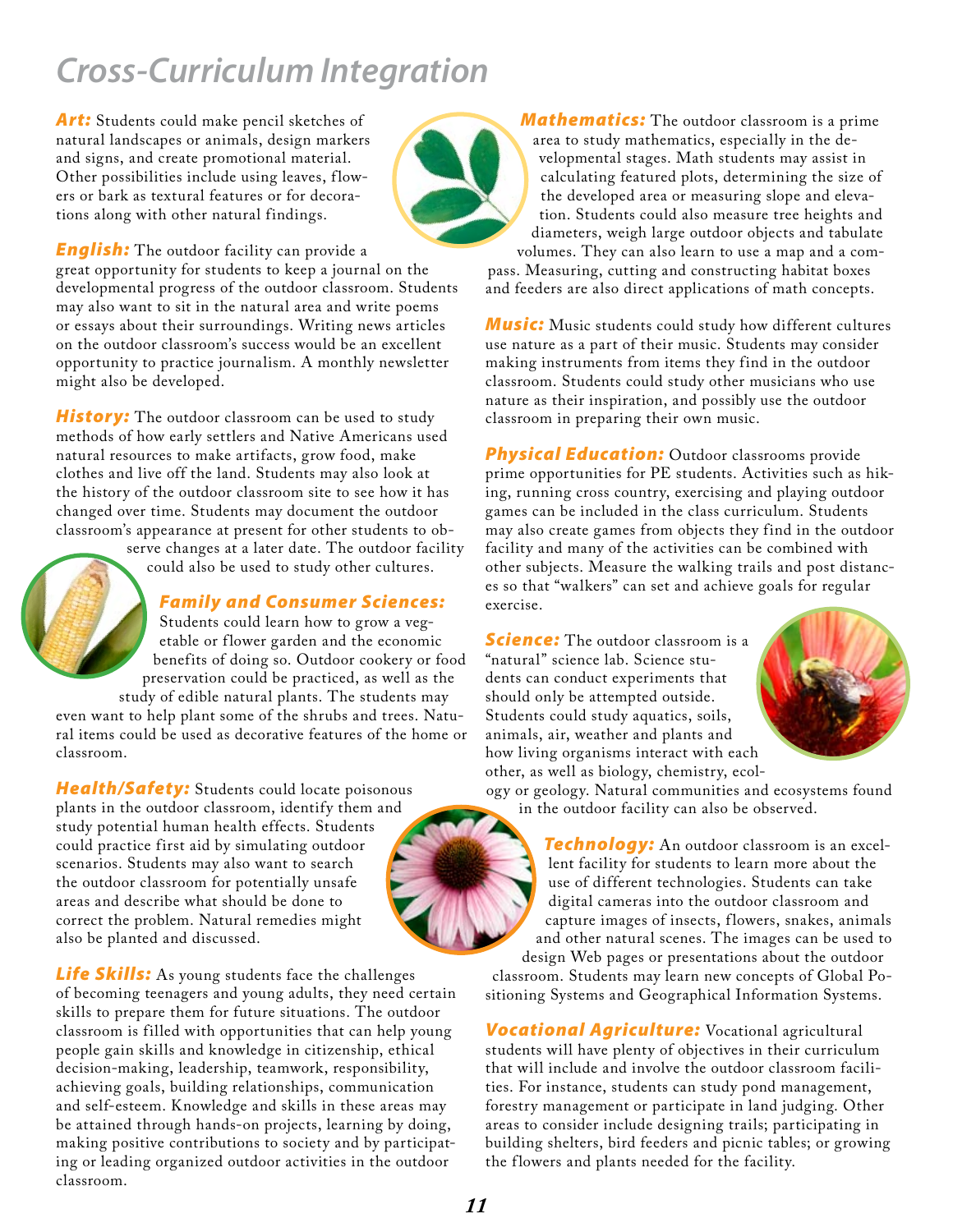### *General Resources*

#### **Alabama Wildlife Federation**

3050 Lanark Road Millbrook, AL 36054

(Phone: (800) 822-9453

#### www.alabamawildlife.org/

The Alabama Wildlife Federation (AWF) offers an Outdoor Classroom/Schoolyard Habitat Planning Guide that is filled with information on how to create and sustain an outdoor classroom or schoolyard habitat. Go to the AWF Web site and click on "Conservation Education" or call the toll-free number above to obtain a copy.

#### **Georgia Wildlife Federation**

11600 Hazelbrand Road Covington, GA 30014 Phone: (770) 787-7887 www.gwf.org/schools.htm

The Georgia Wildlife Federation (GWF) offers information on how to design an accessible wildlife schoolyard habitat. The GWF Web site is filled with information on how to start a wildlife schoolyard habitat while making it accessible to all people and wildlife. You can also call the phone number listed above to obtain more information.

#### **National American Association for Environmental Education**

2000 P St. NW, Suite 540

Washington, DC 20036

Phone: (202) 419-0412

#### http://eelink.umich.edu/plt.html

The National American Association for Environmental Education (NAAEE) is a network of professionals, students and volunteers that promotes environmental education throughout North America and other countries. The NAAEE provides EE-link, Environmental Education on the Internet. EE-link is a Web-based resource for educators to assist with providing information on environmental-based school projects, activities and lesson plans, facts, data, higher education links and much more. The information can be viewed at the Web link listed above. For more information about EE-link, call the NAAEE at the phone number listed above.

#### **National Arbor Day Foundation**

100 Arbor Ave. Nebraska City, NE 68410 Phone: (402) 474-5655

www.arborday.org/

The National Arbor Day Foundation has many resources such as tree planting information, tree identification guides, educational lessons, contests for youth and much more. To access this information, log onto their Web site or call the National Arbor Day Foundation at the phone number listed above.

#### **National Audubon Society**

700 Broadway New York, NY 10003 Phone: (212) 979-3000 Fax: (212) 979-3188 www.audubon.org/

The National Audubon Society strives to conserve and restore natural ecosystems, with a focus on birds and other wildlife. The National Audubon Society has resources available to the general public that include environmental education curriculum, workshops, games and materials for both youth and adults that could be very valuable for use in an outdoor classroom.

#### **National Wildlife Federation**

11100 Wildlife Center Drive Reston, VA 20190-5362 Phone: (800) 822-9919

#### www.nwf.org/

The National Wildlife Federation provides information on how to certify your schoolyard habitat site. The federation also offers educational resources and workshops. Most of the information can be accessed online at the Web site listed above. You can also call the toll-free number listed for more information.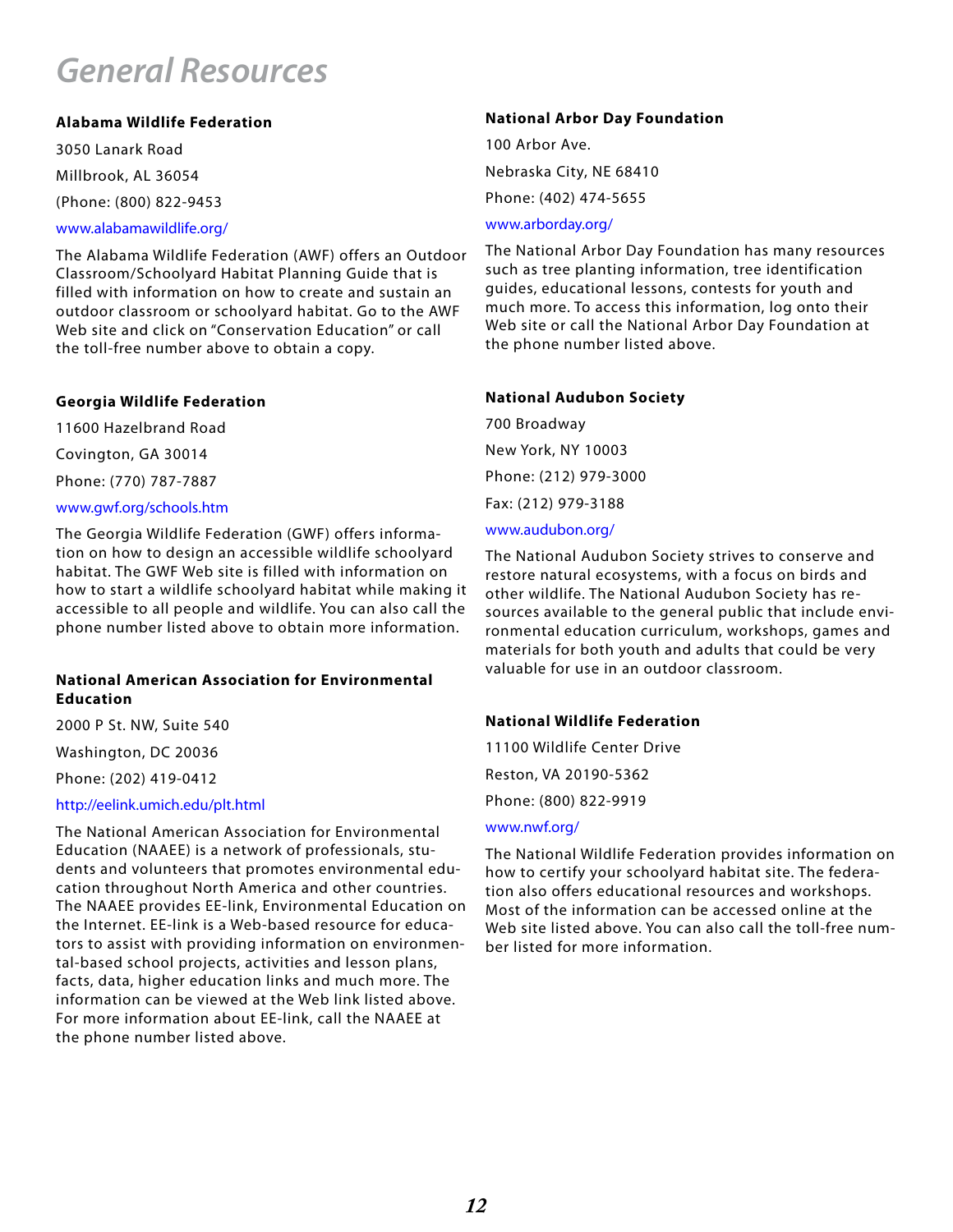#### **Project Learning Tree®**

1111 19th Street NW, Suite 780

Washington, DC 20036

Phone: (202) 463-2462

www.plt.org/

#### http://eelink.umich.edu/plt.html

Project Learning Tree® (PLT) is an award-winning, multi-disciplinary environmental education program for educators and students in pre-K through grade 12. PLT, a program of the American Forest Foundation, is one of the most widely used environmental education programs in the United States and abroad. The educational information can be obtained by the Web site or phone number listed above.

#### **South Carolina Wildlife Federation**

2711 Middleburg Drive, Suite 104

Columbia, SC 29204

Phone: (803)256-0670

#### www.scwf.org/

The South Carolina Wildlife Federation (SCWF) provides online resources assisting schools, teachers, students and community members in the use of school grounds as learning sites for wildlife conservation and cross-curricular learning. The Web site also includes a kid's page, as well as valuable links for outdoor educational programs and habitats. The Web address is listed above, or for more information, call the SCWF in Columbia directly.

#### **Tennessee Department of Environment and Conservation**

401 Church Street

Nashville, TN 37243

Phone: (888) 891-8332

#### www.state.tn.us/environment/

The Tennessee Department of Environment and Conservation (TDEC) provides grant opportunities for establishment of trails and maintenance costs in an outdoor classroom facility. TDEC also has many sources that could be beneficial for those interested in developing an outdoor classroom. For more information, check the Web site or call the toll-free number listed above.

#### **Tennessee Division of Forestry**

Ellington Agricultural Center P.O. Box 40627 Nashville, TN 37204 Phone: (615) 837-5520 www.state.tn.us/agriculture/forestry/

The Tennessee Division of Forestry (TDF) strives to protect natural resources and promote the sustainable use of forest resources through science-based forest management. The Tennessee Division of Forestry offers educational publications, programs and assistance as well as resources for tree seedlings. Contact your area Tennessee forester, log onto the TDF Web site or call the phone number listed above for more information on how TDF can assist with your outdoor classroom needs.

#### **Tennessee Wildlife Federation**

300 Orlando Avenue, Suite 200 Nashville, Tennessee 37209

Phone: (615) 353-1133

#### www.conservetn.com/

The Tennessee Wildlife Federation (TWF) is a statewide organization dedicated to the conservation of wildlife and natural resources through stewardship, advocacy and education. The TWF provides many youth programs and other educational opportunities that are beneficial to educators. Call the TWF for more information at the number listed above.

#### **Tennessee Wildlife Resources Agency**

Ellington Agricultural Center P.O. Box 40747 Nashville, TN 37204 Phone: (615) 781-6691 www.tnwildlife.org

The Tennessee Wildlife Resources Agency (TWRA) has several resources available such as teacher's guides, films and publications on subjects such as wildlife, aquatics and natural resources. TWRA also has educational directors throughout the state that can assist you with other outdoor educational projects and programs. Log onto the TWRA Web site listed above or contact them by phone in Nashville.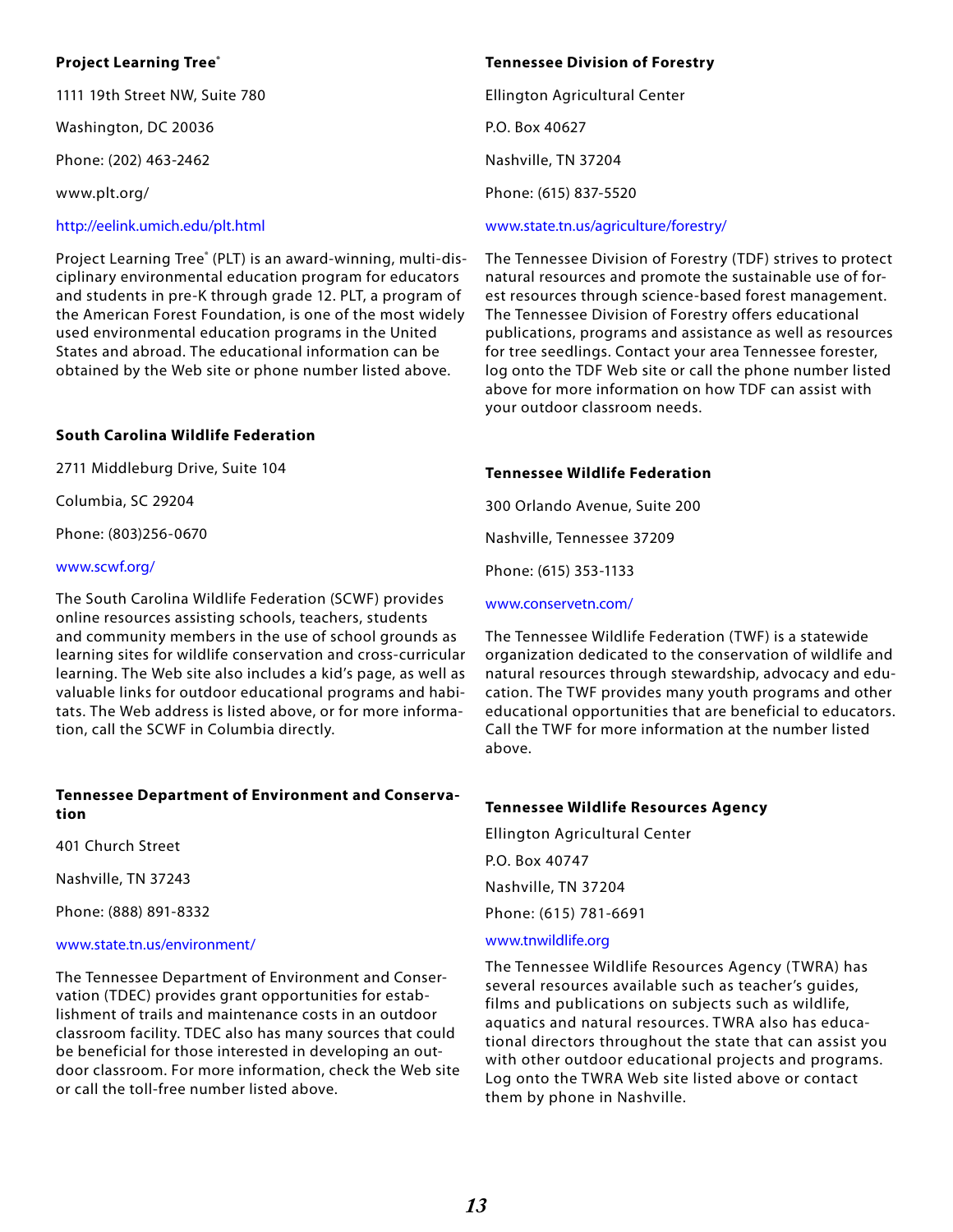#### **University of Tennessee Extension**

2621 Morgan Circle 119 Morgan Hall Knoxville, TN 37996 Phone: (865) 974-7114 www.utextension.utk.edu/

#### The University of Tennessee (UT ) Extension offers educational publications on specialized gardens, planting trees, attracting wildlife, native grasses, soil preparation and many more topics to meet your needs of constructing and maintaining an outdoor classroom. UT Extension also has an Extension agent in every county in Tennessee as well as state and area specialists who can assist with implementing educational programs in an outdoor classroom.

#### **USDA Natural Resources Conservation Services**

675 U.S. Courthouse

801 Broadway

Nashville, TN 37203

Phone: (615) 277-2531

#### www.tn.nrcs.usda.gov/

The USDA Natural Resources Conservation Service (NRCS) has literature; conservation educational materials for students and teachers; and tip sheets on developing backyard ponds, wetlands and wildlife habitat. The NRCS also has valuable information on controlling soil erosion, improving water quality and beautifying the landscape. The NRCS is represented in most counties across the United States. Log onto the Web site listed above or call the Tennessee USDA Office in Nashville to find ways the NRCS can assist with your school or community outdoor educational facility needs.

#### **U.S. Environmental Protection Agency**

Region 4, Sam Nunn Atlanta Federal Center 61 Forsyth Street, SW Atlanta, GA 30303-3104 Phone: (800) 241-1754

#### www.epa.gov/epahome/resource.htm

Environmental education creates awareness and sensitivity and allows others to gain knowledge and understanding of the environment and environmental challenges. The US Environmental Protection Agency (EPA) is just one government agency that strives to be active in environmental education for both youth and adults. The EPA host many resources such as educational curriculum, awards, grants, workshops, student information and community service project ideas. Take a close look at the Web site listed above for an overwhelming amount of information that can be used in coordination with the outdoor classroom. For other information, call the tollfree number for the national office in Atlanta.

#### **U.S. Fish and Wildlife Service**

300 Westgate Center Drive Hadley, MA 01035-9589 Phone: (413) 253-8200 Fax: (413) 253-8308

#### www.fws.gov/

The U.S. Fish and Wildlife Service provides education resources that include a conservation library, pictures, videos, training courses and curriculum for educators. The USFWF Web site above also provides many links for schoolyard habitats, invasive plants, endangered species, youth programs and grants. For more information, check out the Web site or call the USFWF at the number listed.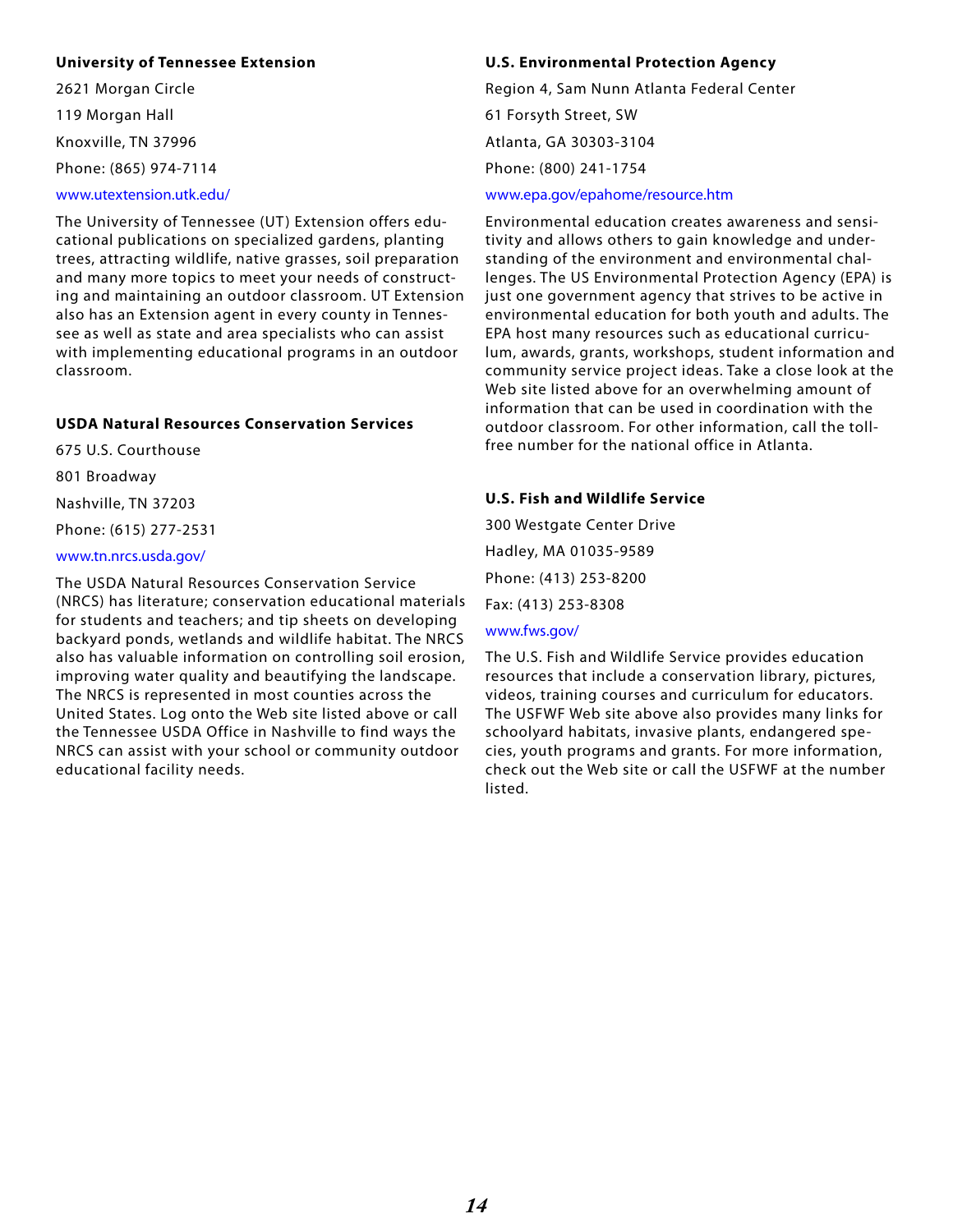### *Websites for Teaching Plans (All Grades)*

#### **A to Z Teacher Stuff ™**

Title: "Hands-on Outdoor ABC's"

Grade level: pre-school

Subject: Language Arts

Objectives: Children walk on a nature trail and gather items to learn about ABC's and nature.

Web site: www.atozteacherstuff.com/pages/376.shtml

#### **Canadian Parks & Wilderness Society**

This non-profit organization offers many free educational lesson plans on many subjects for all grades.

Grade level: pre-K through 12

Subject(s): All

Web site: www.cpawscalgary.org/education/free\_resources/ lessons.html

#### **Emergent Literacy**

The website is a valuable resource for an outdoor art lesson using flowers.

Title: "Art with Flowers"

Grade level: pre-K through 2

Subject(s): Art & Science

Objective: Students create art with flowers.

Web site: web2.airmail.net/kboyle/Flower.htm

#### **Emergent Literacy**

The Web site provides a lesson plan that combines art, English and science by collecting leaves in the outdoor classroom.

Title: "Leaf Rubbings"

Grade level: K through 2

Subject(s): English, Science and Art

Objective: Students will compare, contrast, describe and write of all the different leaves.

Web site: web2.airmail.net/kboyle/Leafrub.htm

#### **Emergent Literacy**

This Web site contains a lesson plan involving outside water that combines English, math and science.

Title: "Puddles that Evaporate"

Grade level: K through 2

Subject(s): English, Science and Math

Objective: Students will predict, write, measure and describe evidence and facts.

Web site: web2.airmail.net/kboyle/Puddle.htm

#### **Kidsgardening.com**

This Web site provides outdoor classroom activities from flowers to wildlife. The site also has information on how to design and plant outdoor gardens.

Grade level: All

Subjects(s): All

Web site: www.kidsgardening.com/

#### **Lesson PlanZ.com™**

This site is filled with other links for physical education lesson plans that can be used in the outdoor classroom.

Grade level: pre-K through 12

Subject(s): Physical Education

Web site: lessonplanz.com/Lesson\_Plans/Physical\_Education/

#### **Project WET**

Project WET (Water Education for Teachers) is a nonprofit water-education program that facilitates and promotes awareness, knowledge, appreciation and stewardship of water resources. The site is available for educators to order materials, conduct a Project WET workshop, obtain education guides and lesson plans, and order a Project WET curriculum and activity guide.

Grade level: K through 12

Subject(s): All (with a focus on water)

Web site: www.projectwet.org/

#### **Project WILD**

The site is designed to assist educators in conducting a Project WILD workshop. The workshop is used to distribute materials that focus on all subjects centered on wildlife and ecology.

Grade level: K through 12

Subject(s): All

Web site: www.projectwild.org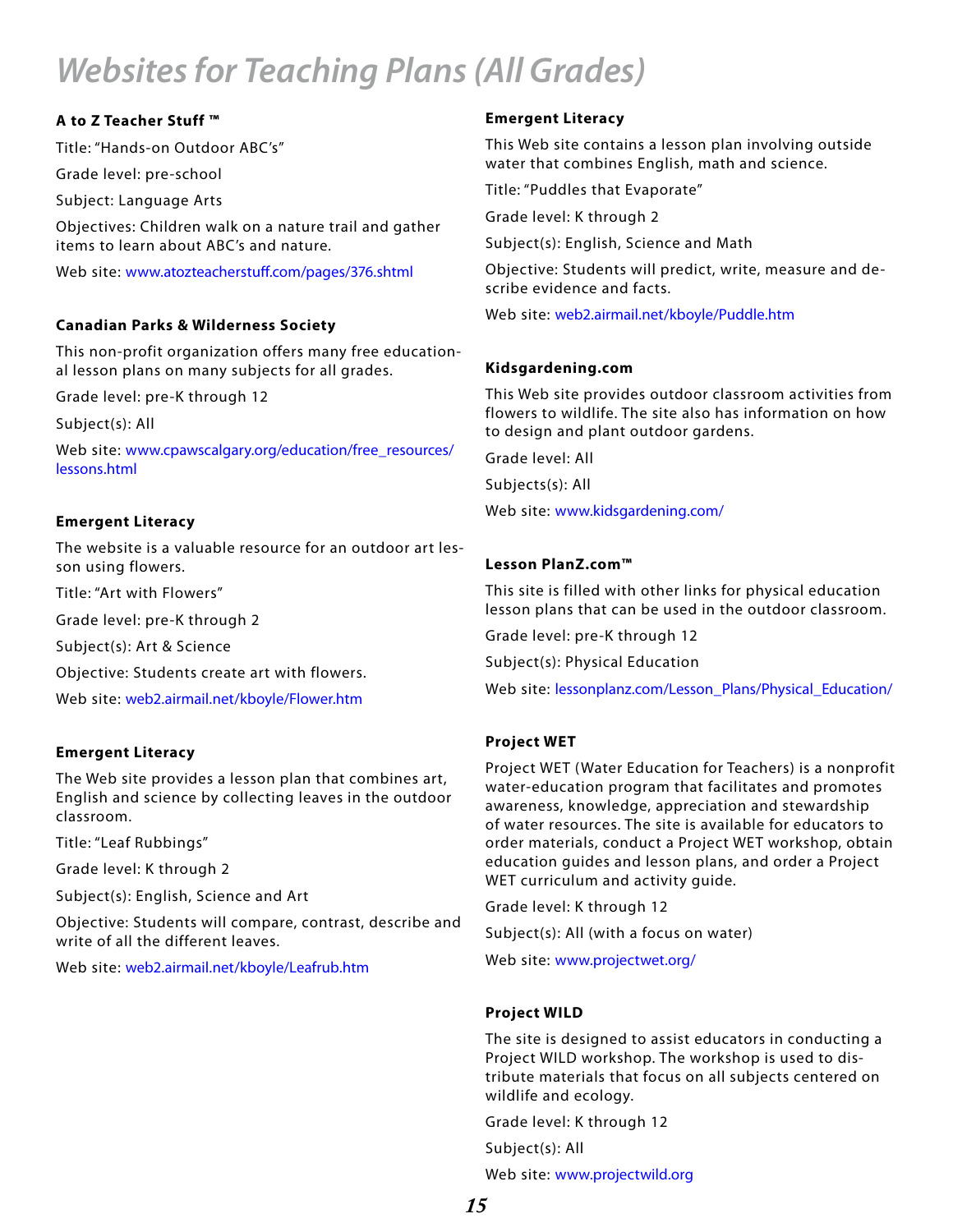### Possible Funding Sources

**County/City Budget County Farm Bureau Electric Cooperatives Endowment Programs Farm Service Agency Farmer's Co-op Federal, State and Local Grants Garden Clubs Local Businesses and Corporations Local Service Clubs and Organizations Natural Resources Conservation Service School Board School PTA/PTO Soil Conservation Board Tennessee Wildlife Resources Agency Tennessee Division of Forestry**

### and Fund Raising Ideas

**Bake Sales Candy Sale Christmas Tree or Wreath Sale Concession Stand Donations Fish Fry Fruit Sale Park Cars at a Ball Game Plant Sale Plate Lunches During Holidays Road Block Telephone and Television Drives Work at the County Fair Yard Sales and Auctions**

#### **The SolutionSite.com**

The site is filled with teaching plans and units for all subjects. The site is very easy to navigate and has hundreds of units to download on any subject.

Grade level: K through 12

Subject(s): All

Web site: www.thesolutionsite.com

#### **U.S. Environmental Protection Agency**

The Environmental Protection Agency's site is loaded with educational tools for all grades that focus on conserving the environment. The site includes games, activities, curriculum and teaching resources.

Grade level: pre-K through 12

Subject(s): All subjects, with most lessons focusing around the environment.

Web site: www.epa.gov/epahome/educational.htm

# *Addresses & Websites for Outdoor Classroom Grants*

#### **American Greenways Program**

1800 N. Kent St., Suite 1120 Arlington, VA 22207 (703) 525-6300

#### **Coca-Cola Foundation**

P.O. Drawer 1734 Atlanta, GA 30301 (404) 676-2568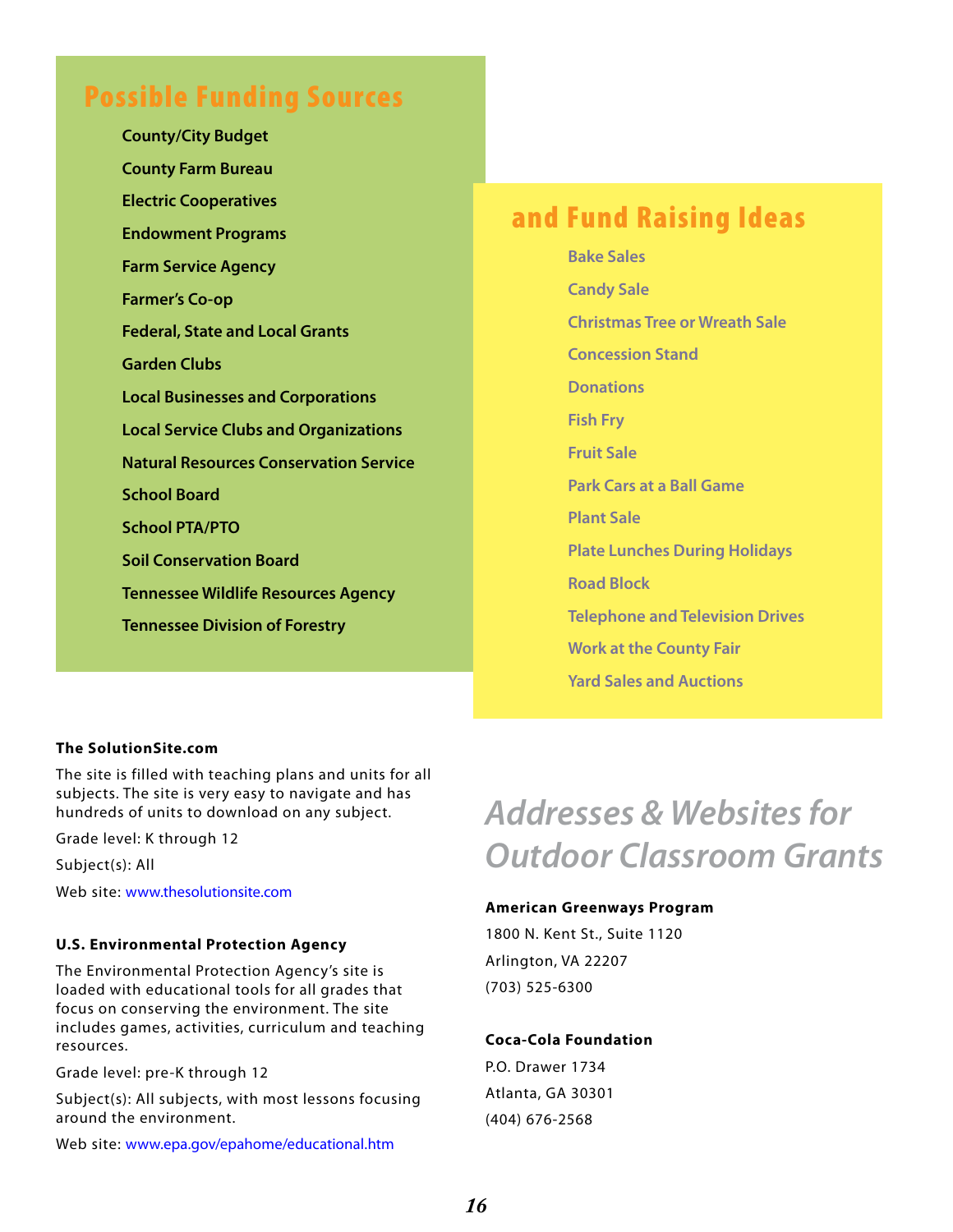#### **Do Something, Attn: Grants**

423 West 55 St., 8th Floor New York, NY 10019 (212) 523-1175 FAX: (212) 523-1175 http://www.dosomething.org

**Frost Foundation** Suite 205, Cherry Creek Plaza II 650 South Cherry Street Denver, CO 80222

#### **L. J. and Mary C. Skaggs Foundation**

Attn: Philip Jelley 1221 Broadway, 21st Floor Oakland, CA 94612-1837

#### **National Environmental Education & Training Foundation**

915 Fifteenth St, NW, Suite 200 Washington, D.C. 20005 (202) 857-0162

#### **National Gardening Association**

Tat: Youth Garden Grants 180 Flynn Ave. Burlington, VT 05401 (800) 538-7476 www2.garden.org/nga/EDU/Home.html

Phillips Petroleum Foundation Phillips Building, 16th Floor Bartlesville, OK 74004 (918) 661-9072

#### **Tennessee Department of Economic and Community Development**

446 Metroplex Drive, Suite 128 Nashville, TN 37211-3139 (615) 741-1534 Fax: (615) 532-1896 www.state.tn.us/ecd/

#### **Tennessee Foundation for Agriculture in the Classroom**

P.O. Box 313 Columbia, TN 38401-0313 www.tnfb.com/specialprograms/ ocggrant.htm

#### **Tennessee Resource Conservation and Development Council**

1081 Deer Run St. Culleoka, TN 38451 (615) 359-2211

### *Other Grant-Related Websites*

www.epa.gov/enviroed/grantsols.html www.levistrauss.com/responsibility/foundation/grants/ uslocal01.htm grants.fws.gov/ www.grants.gov/ www.for\_wild.org/seedmony.htm www.sewanee.edu/biology/mountainhome/ www.seaworld.org/ www.lib.msu.edu/harris23/grants/2educat.htm www.agclassroom.org/ www.ageducate.org/activities/ www.hort.vt.edu/human/CGgrants.html www.kidsgardening.com/grants.asp www.nfwf.org/programs/programs.htm http://eelink.net/grants\_eespecificresources.html www.tnfarmbureau.org/ www.benjerry.com/foundation/guidelines.html www.captainplanetfdn.org/ www.eealliance.org/occ%20symposium/grant\_resources. htm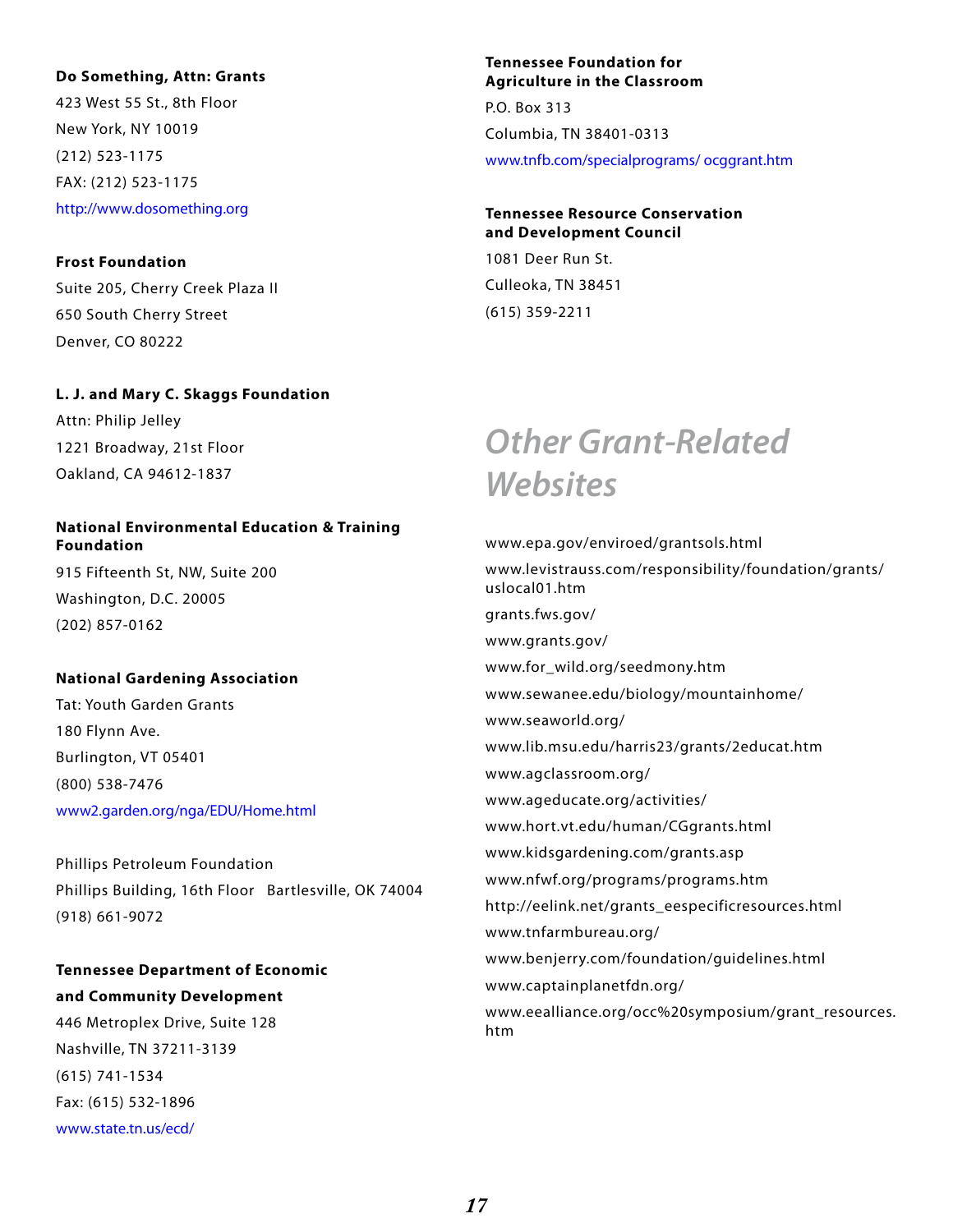# **Supplements**

### *APPENDIX A. Goals and Objectives*

What are the goals of the project? (a clear, concise statement that defines 1. the desired results or outcomes)

What are the objectives of the project? (measurable, track able, sequential 2. progression of steps to achieve the project goal)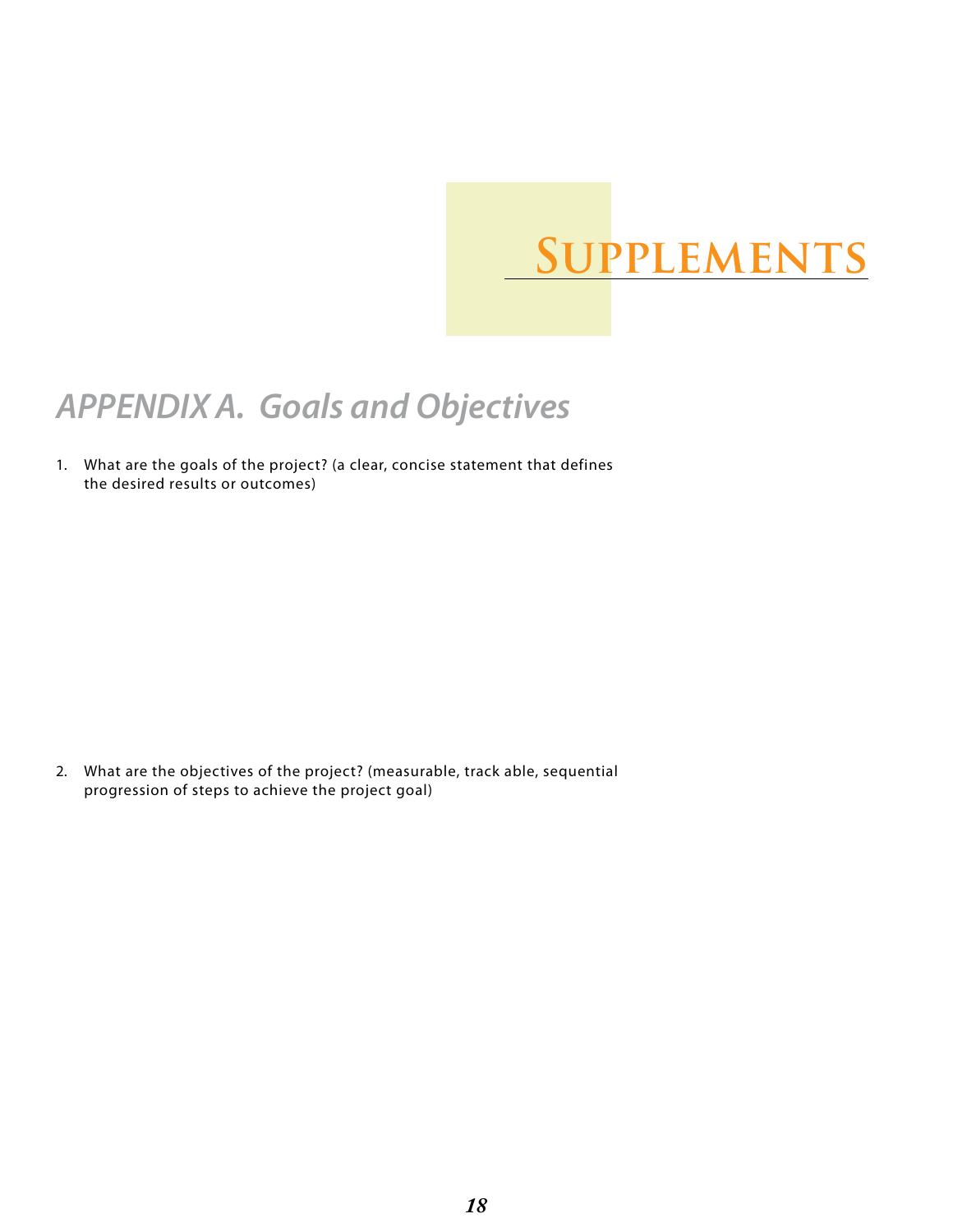## *APPENDIX B. School Site Evaluation*

| Class: _____________________   |           |                                                                  |
|--------------------------------|-----------|------------------------------------------------------------------|
| Grade: _______________________ |           |                                                                  |
| <b>Yes</b>                     | <b>No</b> | <b>Site Characteristics</b>                                      |
|                                |           | <b>School Building</b>                                           |
|                                |           | Wood Frame                                                       |
|                                |           | Stucco                                                           |
|                                |           | <b>Brick</b>                                                     |
|                                |           | Other                                                            |
|                                |           | <b>Trees</b>                                                     |
|                                |           | Shade Trees (mature)                                             |
|                                |           | Young Deciduous                                                  |
|                                |           | None                                                             |
|                                |           | <b>Shrubs</b>                                                    |
|                                |           | <b>Foundation Plantings</b>                                      |
|                                |           | Hedges (windbreaks, dust filters, erosion checks, etc.)          |
|                                |           | <b>Grass Areas</b>                                               |
|                                |           | Lawn                                                             |
|                                |           | Playing Fields                                                   |
|                                |           | <b>Wild Grasses</b>                                              |
|                                |           | <b>Flowering Areas</b>                                           |
|                                |           | <b>Native Plants</b>                                             |
|                                |           | <b>Annual Plants</b>                                             |
|                                |           | <b>Perennial Plants</b>                                          |
|                                |           | <b>Barren Areas</b>                                              |
|                                |           | Paved Areas (playgrounds, streets, parking lots, sidewalks)      |
|                                |           | Eroded Areas (drainage ditches, drainpipes, exposed hills, etc.) |
|                                |           | <b>Water Areas</b>                                               |
|                                |           | Stream                                                           |
|                                |           | Ponds                                                            |
|                                |           | Puddles - consistently filled with water after rainfalls         |
|                                |           | Ditches (water runoff)                                           |
|                                |           | Storm Sewers, Gutters, Drainpipes                                |
|                                |           |                                                                  |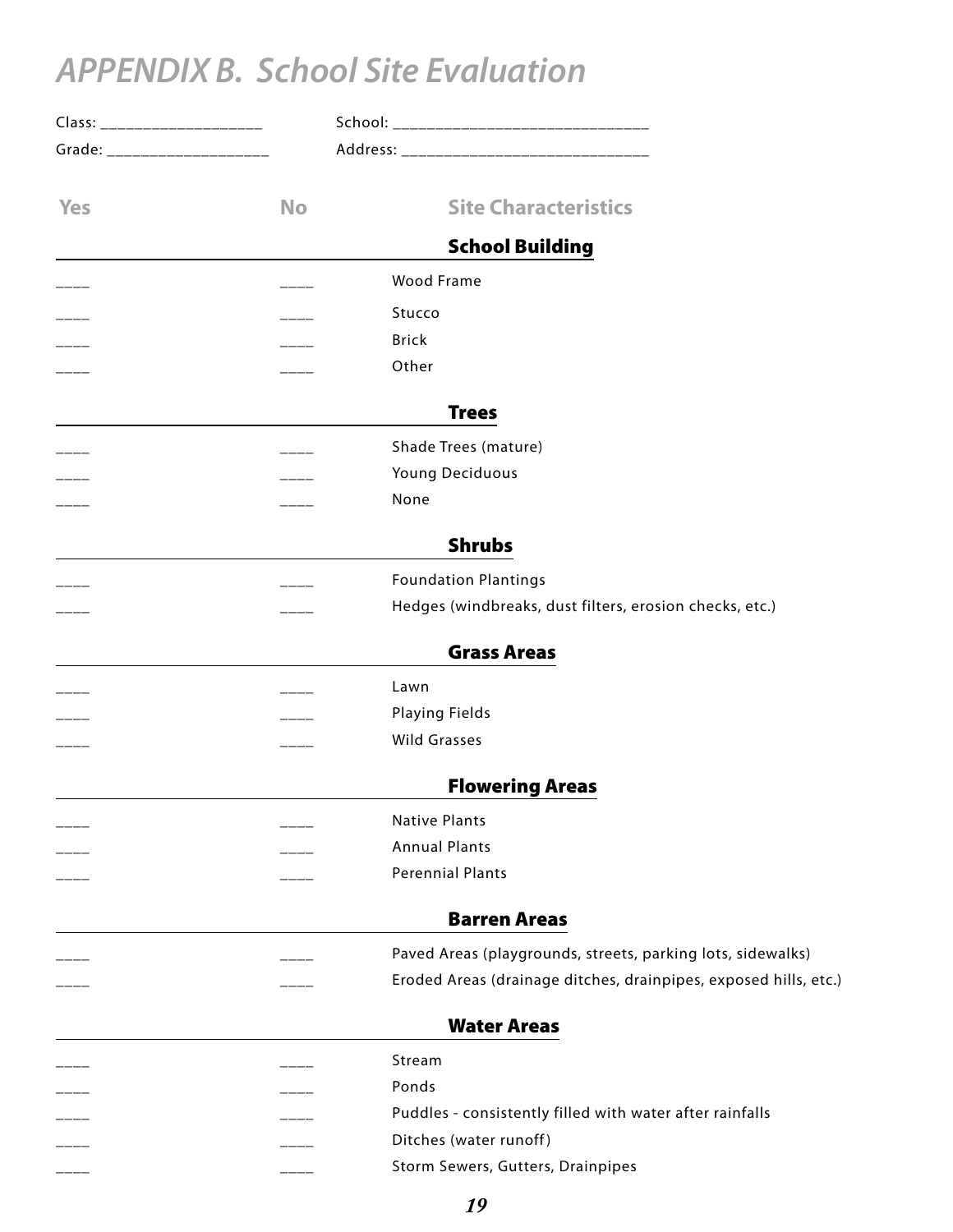| <b>Yes</b> | <b>No</b> | <b>Site Characteristics</b>                                                  |
|------------|-----------|------------------------------------------------------------------------------|
|            |           | <b>Elevations</b>                                                            |
|            |           | Flat                                                                         |
|            |           | Hill Slope (gradual or steep)                                                |
|            |           | Hilltop                                                                      |
|            |           | Mountain                                                                     |
|            |           | <b>Animal Signs</b>                                                          |
|            |           | Homes (in trees, under roots, in holes in the ground, on treebranches, etc.) |
|            |           | Droppings (on stumps, sidewalks, grass, side of building, fences, etc.)      |
|            |           | Tracks (in mud, dust, etc.)                                                  |
|            |           | <b>Wetland Areas</b>                                                         |
|            |           | Swamps (forested or in shrubs and bushes)                                    |
|            |           | Bog                                                                          |
|            |           | Marsh (cattails, grasses, reeds, etc.)                                       |
|            |           | Flood Area (sedimentation, debris, etc.)                                     |
|            |           | <b>Rock and Mineral Areas</b>                                                |
|            |           |                                                                              |
|            |           | <b>Stone Walls</b>                                                           |
|            |           | Sidewalks                                                                    |
|            |           | Driveways and Parking Lots (graveled)                                        |
|            |           | Curbstones                                                                   |
|            |           | Eroded Areas (exposed rocks)                                                 |
|            |           | <b>Outlying Areas (near school grounds)</b>                                  |
|            |           | Open Fields                                                                  |
|            |           | Crop Land                                                                    |
|            |           | Orchards                                                                     |
|            |           | <b>Deserted Farms</b>                                                        |
|            |           | Old Graveyards                                                               |
|            |           | <b>Old Building Foundations</b>                                              |
|            |           | <b>Tree Stumps</b>                                                           |
|            |           | <b>Fence Rows</b>                                                            |
|            |           | Trees, Shrubs, Etc.                                                          |
|            |           | Vacant Lots                                                                  |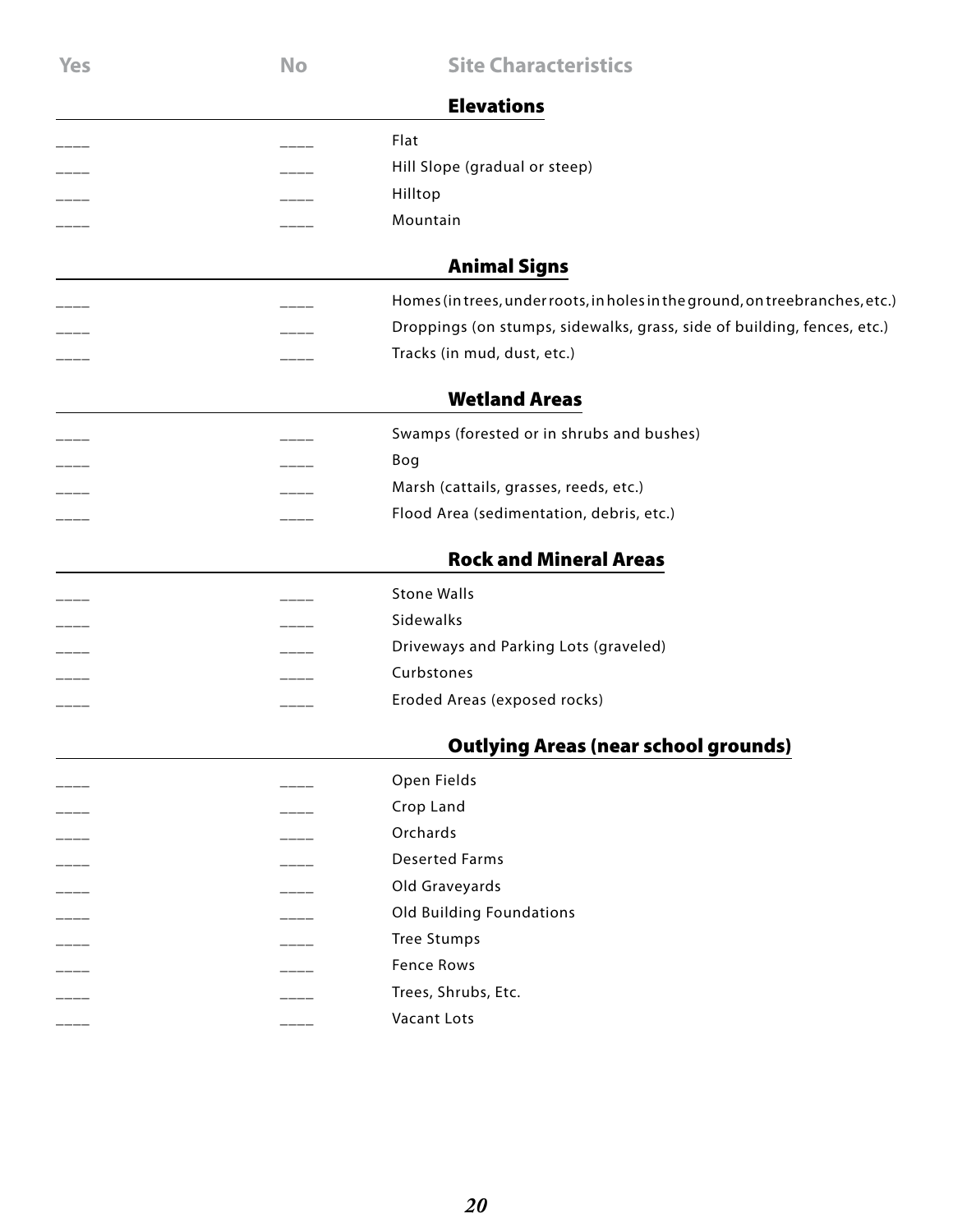### *APPENDIX C. Needs Assessment*

What features does the site possess that could be used in the design of the project? Include geographical 1. features, sources of water, vegetation, wildlife, etc.

What areas could be enhanced to improve the site? 2.

- What could be added that is not presently available on the site? 3.
- 4. Are there any restrictions to consider when making plans for site enhancement? Consider utility lines, neighbors, safety precautions, summer maintenance, etc.

Which resources are available within the community to aid in the design and completion of the project? 5.

Who will be responsible for the implementation of your project plan? Include school and community members. 6.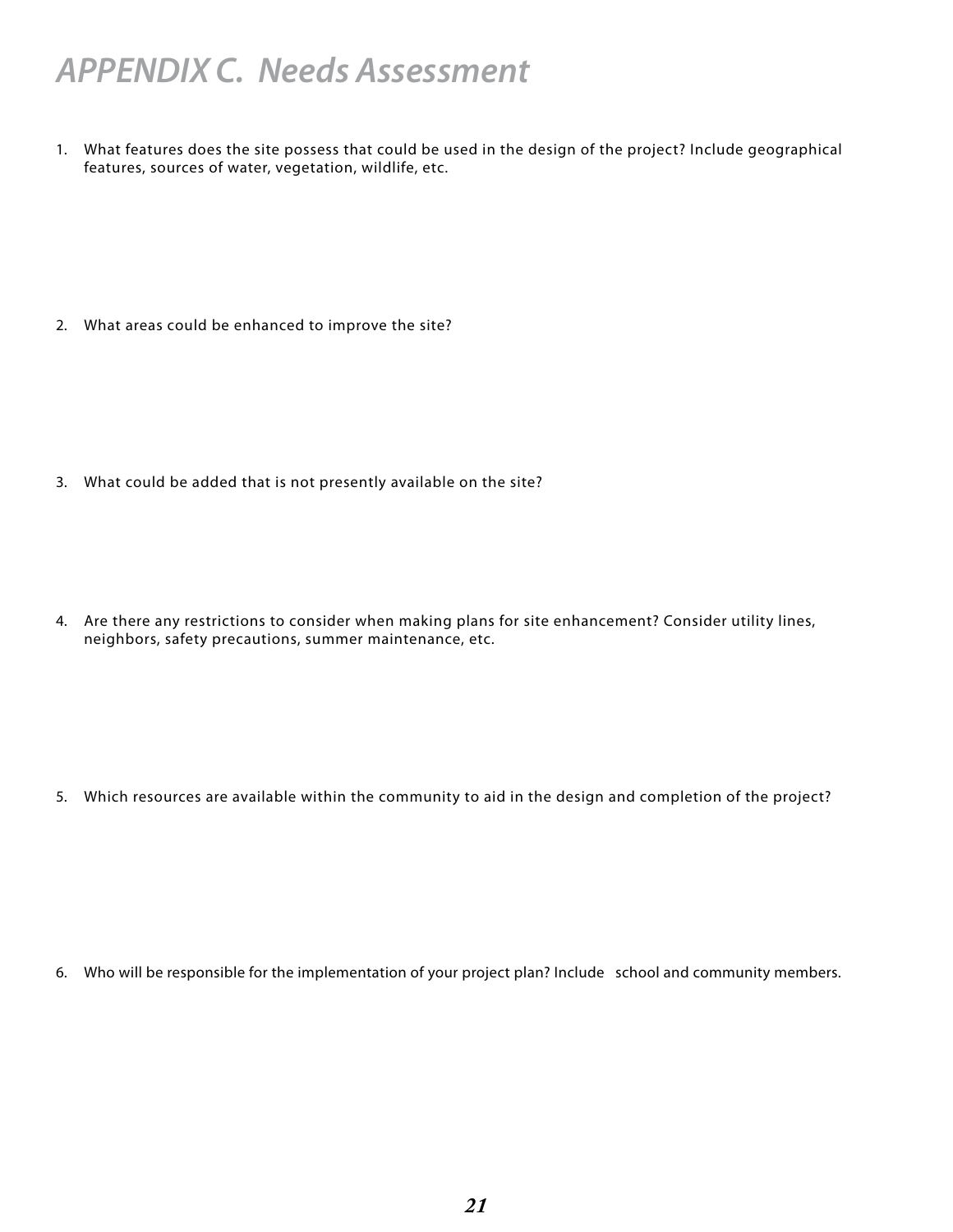### *APPENDIX D. Task Sheet*

Group Name:\_\_\_\_\_\_\_\_\_\_\_\_\_\_\_\_\_\_\_\_\_\_\_\_\_\_\_\_\_\_\_\_\_\_\_\_\_ Partner(s): \_\_\_\_\_\_\_\_\_\_\_\_\_\_\_\_\_\_\_\_\_\_\_\_\_\_\_\_\_\_\_\_\_\_\_\_\_\_

Project Title: \_\_\_\_\_\_\_\_\_\_\_\_\_\_\_\_\_\_\_\_\_\_\_\_\_\_\_\_\_\_\_\_\_\_\_\_\_\_\_\_\_\_\_\_\_\_\_\_\_\_\_\_\_\_\_\_\_\_

### *Tasks*

| WHO? | WHAT? To Do TASKS | WHEN? | <b>HOW? RESOURCES</b> |
|------|-------------------|-------|-----------------------|
|      |                   |       |                       |
|      |                   |       |                       |
|      |                   |       |                       |
|      |                   |       |                       |
|      |                   |       |                       |
|      |                   |       |                       |
|      |                   |       |                       |
|      |                   |       |                       |
|      |                   |       |                       |
|      |                   |       |                       |
|      |                   |       |                       |

## *Safety*

| Safety Plan |  |
|-------------|--|
|             |  |
|             |  |
|             |  |
|             |  |
|             |  |

### *Time Line*

\_\_\_\_\_\_\_\_\_\_\_\_\_\_\_\_\_\_\_\_\_\_\_\_\_\_\_\_\_\_\_\_\_\_\_\_\_\_\_\_\_\_\_\_\_\_\_\_\_\_\_\_\_\_\_\_\_\_\_\_\_\_\_\_\_\_\_\_\_\_\_\_\_\_\_\_\_\_\_\_\_\_\_\_\_\_\_\_\_\_\_\_\_\_\_\_\_\_